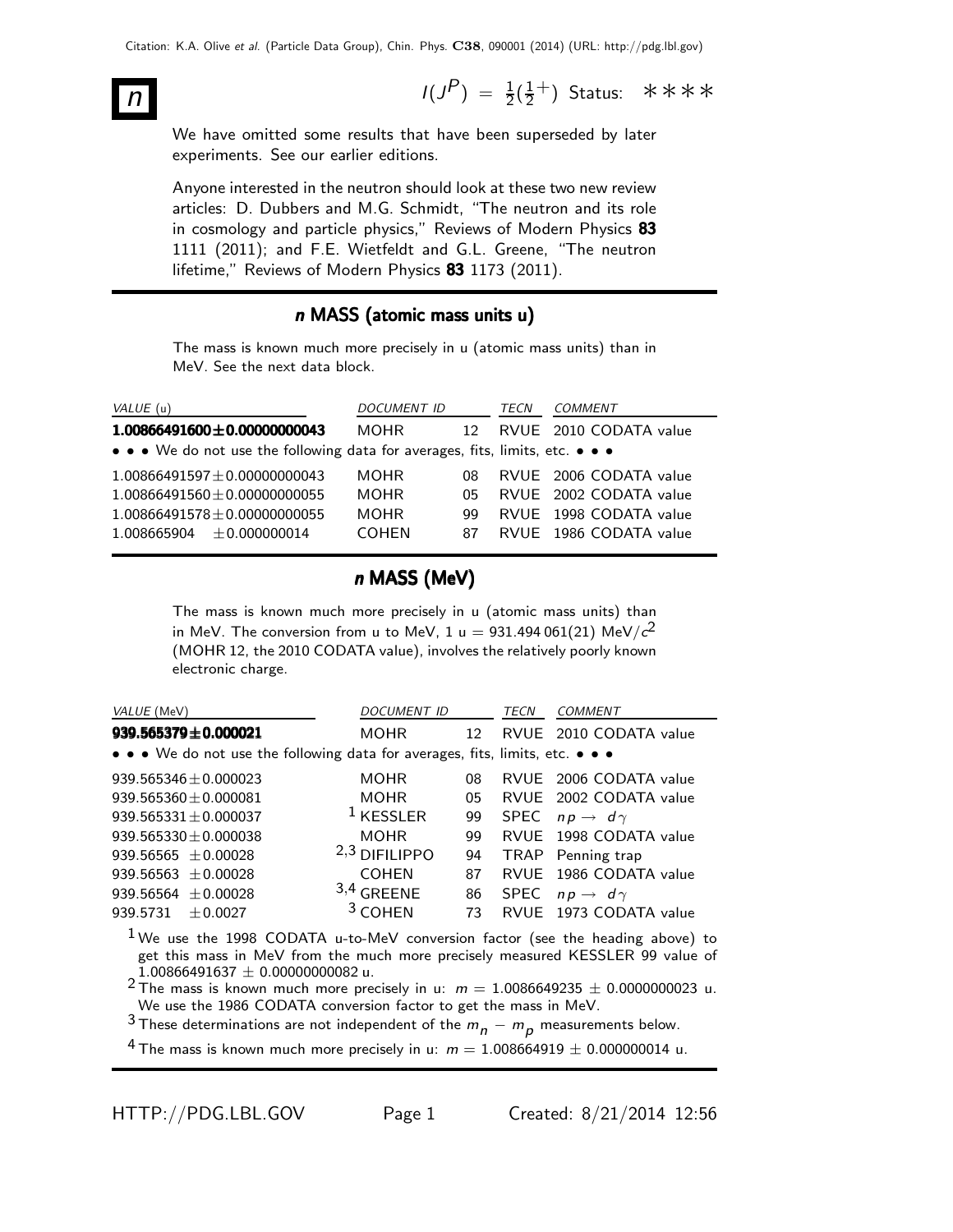#### $\overline{n}$  MASS

| <i>VALUE</i> (MeV)  | <b>EVTS</b> | <i>DOCUMENT ID</i>  | TECN | COMMENT                                          |
|---------------------|-------------|---------------------|------|--------------------------------------------------|
| $939.485 \pm 0.051$ | 59          | <sup>5</sup> CRESTI |      | 86 HBC $\overline{p}p \rightarrow \overline{n}n$ |
|                     |             |                     |      |                                                  |

<sup>5</sup> This is a corrected result (see the erratum). The error is statistical. The maximum systematic error is 0.029 MeV.

# $(m_n - m_{\overline{n}})/m_n$

A test of CPT invariance. Calculated from the n and  $\overline{n}$  masses, above.

VALUE DOCUMENT ID

## $(9±6) \times 10^{-5}$  OUR EVALUATION

## $m_n - m_p$

| VALUE (MeV)                                                                                                                                     | DOCUMENT ID TECN |    |             | COMMENT                       |
|-------------------------------------------------------------------------------------------------------------------------------------------------|------------------|----|-------------|-------------------------------|
| $1.29333217 \pm 0.00000042$                                                                                                                     | $6$ MOHR         |    |             | 12 RVUE 2010 CODATA value     |
| • • • We do not use the following data for averages, fits, limits, etc. • • •                                                                   |                  |    |             |                               |
| $1.29333214 \pm 0.00000043$                                                                                                                     | $7$ MOHR         | 08 | <b>RVUE</b> | 2006 CODATA value             |
| $1.2933317 \pm 0.0000005$                                                                                                                       | $8$ MOHR         | 05 | RVUE        | 2002 CODATA value             |
| $1.2933318 \pm 0.0000005$                                                                                                                       | $9$ MOHR         | 99 |             | RVUE 1998 CODATA value        |
| $1.293318 \pm 0.000009$                                                                                                                         | $10$ COHEN       | 87 |             | RVUE 1986 CODATA value        |
| $1.2933328 \pm 0.0000072$                                                                                                                       | <b>GREENE</b>    | 86 |             | SPEC $np \rightarrow d\gamma$ |
| 1.293429<br>± 0.000036                                                                                                                          | <b>COHEN</b>     | 73 | <b>RVUE</b> | 1973 CODATA value             |
| $^6$ The 2010 CODATA mass difference in $\mu$ is $m_{\tilde{B}} - m_{\tilde{B}} = 1.388$ 449 19(45) $\times$ 10 $^{-3}$ u.                      |                  |    |             |                               |
| <sup>7</sup> Calculated by us from the MOHR 08 ratio $m_p/m_p = 1.00137841918(46)$ . In u, $m_p$ –                                              |                  |    |             |                               |
| $m_p = 1.38844920(46) \times 10^{-3}$ u.                                                                                                        |                  |    |             |                               |
| <sup>8</sup> Calculated by us from the MOHR 05 ratio $m_p/m_p = 1.00137841870 \pm 0.00000000058$ .                                              |                  |    |             |                               |
| In u, $m_p - m_p = (1.3884487 \pm 0.0000006) \times 10^{-3}$ u.                                                                                 |                  |    |             |                               |
| <sup>9</sup> Calculated by us from the MOHR 99 ratio $m_p/m_p = 1.00137841887 \pm 0.00000000058$ .                                              |                  |    |             |                               |
| In u, $m_p - m_p = (1.3884489 \pm 0.0000006) \times 10^{-3}$ u.                                                                                 |                  |    |             |                               |
| $^{10}$ Calculated by us from the COHEN 87 ratio $m_p/m_p = 1.001378404 \pm 0.00000009$ . In<br>u, $m_n - m_p = 0.001388434 \pm 0.000000009$ u. |                  |    |             |                               |

## n MEAN LIFE

Limits on lifetimes for bound neutrons are given in the section "p PARTIAL MEAN LIVES."

The mean life of the neutron,  $878.5 \pm 0.8$  s, obtained by SEREBROV 05 (for a more detailed account, see SEREBROV 08A; and for comments on the systematic error for this result, see STEYERL 10) was so far from our average of seven other measurements,  $885.7 \pm 0.8$  s, that it made no sense to include it in our average. Thus our 2006, 2008, and 2010 Reviews stayed with 885.7  $\pm$  0.8 s; but we noted that in light of SEREBROV 05 our value should be regarded as suspect until further experiments clarified matters.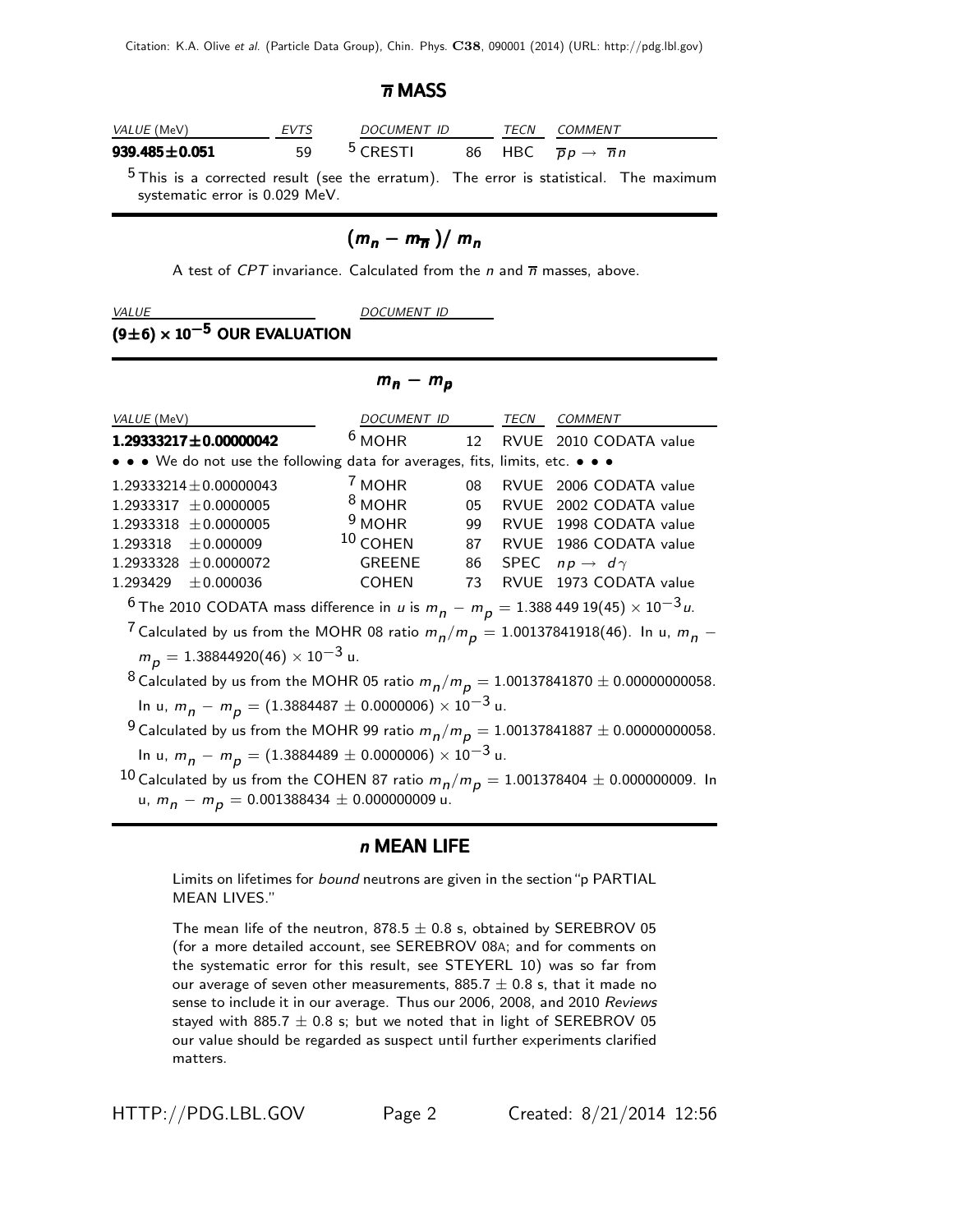However, after our 2010 Review, PICHLMAIER 10 obtained a mean life of 880.7  $\pm$  1.8 s, and we averaged the best seven results to get 881.5  $\pm$ 1.5 s for our 2011 off-year web update. Since then, ARZUMANOV 12, responding to comments of SEREBROV 10B, recalculated the systematic corrections to its 2000 measurement (ARZUMANOV 00) and lowered its value from  $885.4 \pm 0.9 \pm 0.4$  s to  $881.6 \pm 0.8 \pm 1.9$  s. And STEYERL 12 reanalyzed systematic corrections to MAMPE 89 and lowered its value from 887.6  $\pm$  3.0 to 882.5  $\pm$  1.4  $\pm$  1.5 s. Thus the trend is definitely toward a shorter lifetime.

There seems little better to do than to again average the best seven measurements. The result,  $880.3 \pm 1.1$  s (including a scale factor of 1.9), is 5.4 seconds lower than the value we gave in 2010—a drop of 6.8 old and 4.9 new standard deviations.

For a full review of all matters concerning the neutron lifetime, see F.E. Wietfeldt and G.L. Greene, "The neutron lifetime," Reviews of Modern Physics 83 1173 (2011). In particular, there is a full discussion of the experimental methods and results; and an average lifetime is obtained making several different selections of those results. (The revised ARZU-MANOV 12 mean life was not yet available.)

| VALUE (s)                                                                     | DOCUMENT ID                | TECN<br>COMMENT                                             |
|-------------------------------------------------------------------------------|----------------------------|-------------------------------------------------------------|
| $880.3 \pm 1.1$ OUR AVERAGE                                                   |                            | Error includes scale factor of 1.9. See the ideogram below. |
| $887.7 + 1.2 + 1.9$                                                           | $11$ YUE<br>13             | CNTR In-beam $n$ , trapped $p$                              |
| $881.6 \pm 0.8 \pm 1.9$                                                       | 12 ARZUMANOV 12            | CNTR UCN double bottle                                      |
| 882.5 $\pm$ 1.4 $\pm$ 1.5                                                     | 13 STEYERL<br>12           | CNTR UCN material bottle                                    |
| 880.7 $\pm$ 1.3 $\pm$ 1.2                                                     | <b>PICHLMAIER</b><br>10    | CNTR UCN material bottle                                    |
| 878.5 $\pm$ 0.7 $\pm$ 0.3                                                     | SEREBROV<br>05             | CNTR UCN gravitational trap                                 |
| 889.2 $\pm$ 3.0 $\pm$ 3.8                                                     | <b>BYRNE</b><br>96         | CNTR Penning trap                                           |
| 882.6 $\pm$ 2.7                                                               | 14 MAMPE<br>93             | CNTR UCN material bottle                                    |
| • • • We do not use the following data for averages, fits, limits, etc. • • • |                            |                                                             |
| 886.3 $\pm$ 1.2 $\pm$ 3.2                                                     | <b>NICO</b><br>05          | CNTR See YUE 13                                             |
| $886.8 \pm 1.2 \pm 3.2$                                                       | 03<br>DEWEY                | CNTR See NICO 05                                            |
| 885.4 $\pm$ 0.9 $\pm$ 0.4                                                     | ARZUMANOV 00               | CNTR See ARZUMANOV 12                                       |
| 888.4 $\pm$ 3.1 $\pm$ 1.1                                                     | <sup>15</sup> NESVIZHEV 92 | CNTR UCN material bottle                                    |
| 888.4 $\pm$ 2.9                                                               | ALFIMENKOV 90              | CNTR See NESVIZHEVSKII 92                                   |
| $893.6 \pm 3.8 \pm 3.7$                                                       | <b>BYRNE</b><br>90         | CNTR See BYRNE 96                                           |
| 878 $\pm 27$ $\pm 14$                                                         | KOSSAKOW89                 | TPC Pulsed beam                                             |
| 887.6 $\pm$ 3.0                                                               | <b>MAMPE</b><br>89         | CNTR See STEYERL 12                                         |
| 877<br>$\pm 10$                                                               | <b>PAUL</b><br>89          | CNTR Magnetic storage ring                                  |
| 876<br>$\pm 10$<br>±19                                                        | LAST<br>88                 | Pulsed beam<br>SPEC                                         |
| 891<br>± 9                                                                    | <b>SPIVAK</b><br>88        | CNTR Beam                                                   |
| 903<br>±13                                                                    | KOSVINTSEV 86              | CNTR UCN material bottle                                    |
| 937<br>$\pm 18$                                                               | 16 BYRNE<br>80             | <b>CNTR</b>                                                 |
| 875<br>±95                                                                    | KOSVINTSEV 80              | <b>CNTR</b>                                                 |
| 881<br>± 8                                                                    | BONDAREN 78                | CNTR See SPIVAK 88                                          |
| 918<br>±14                                                                    | CHRISTENSEN72              | <b>CNTR</b>                                                 |

I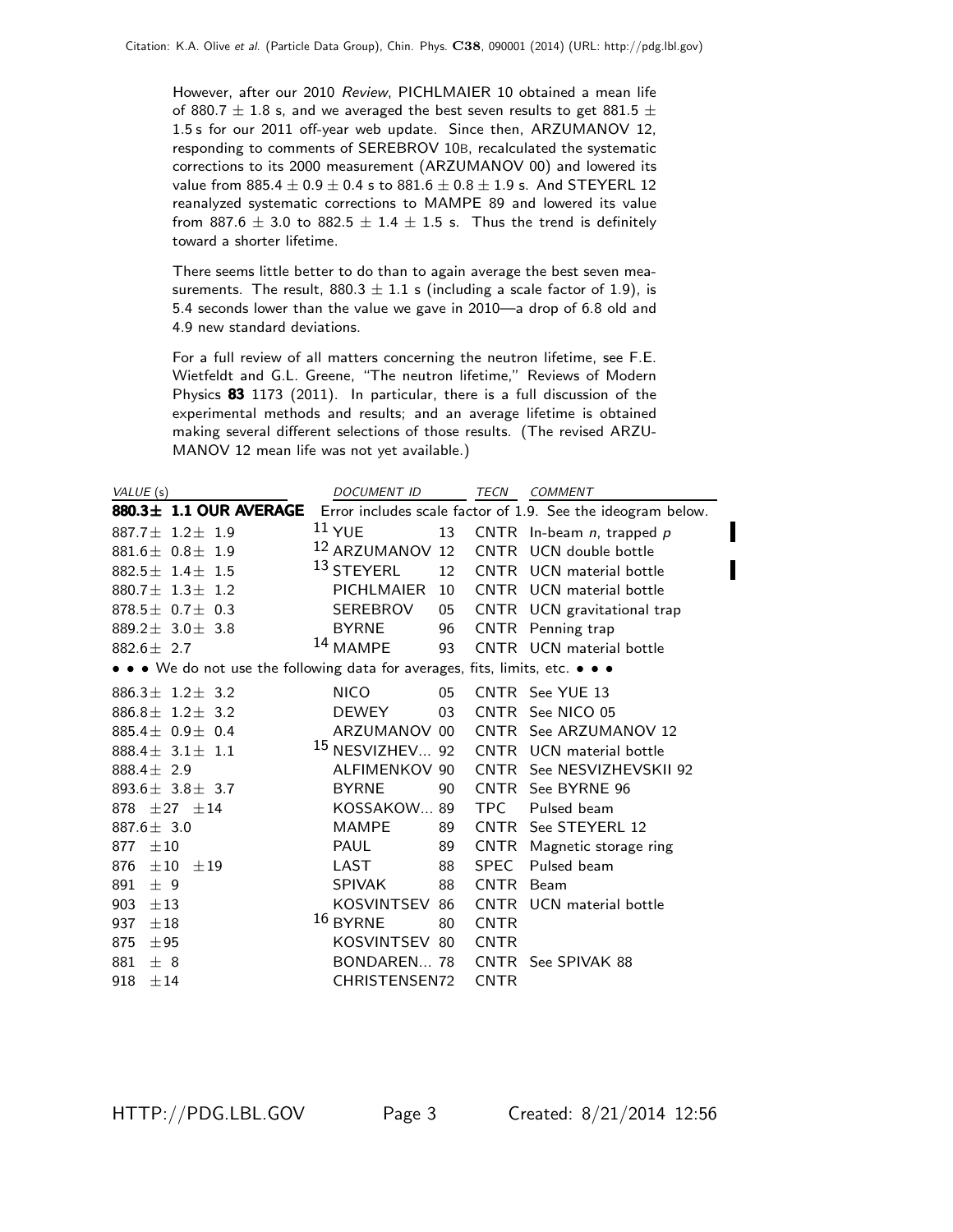- $11$  YUE 13 differs from NICO 05 in that a different and better method was used to measure the neutron density in the fiducial volume. This shifted the lifetime by  $+1.4$  seconds and reduced the previously largest source of systematic uncertainty by a factor of five.
- 12 ARZUMANOV 12 reanalyzes its systematic corrections in ARZUMANOV 00 and obtains this corrected value.
- 13 STEYERL 12 is a detailed reanalysis of neutron storage loss corrections to the raw data of MAMPE 89, and it replaces that value.
- 14 IGNATOVICH 95 calls into question some of the corrections and averaging procedures used by MAMPE 93. The response, BONDARENKO 96, denies the validity of the criticisms.
- 15 The NESVIZHEVSKII 92 measurement has been withdrawn by A. Serebrov.
- $16$  The BYRNE 80 measurement has been withdrawn (J. Byrne, private communication, 1990).



#### n MAGNETIC MOMENT

See the "Note on Baryon Magnetic Moments" in the Λ Listings.

| VALUE $(\mu_N)$                                                               | <b>DOCUMENT ID</b> |                 | TECN       | COMMENT                |  |  |
|-------------------------------------------------------------------------------|--------------------|-----------------|------------|------------------------|--|--|
| $-1.91304272 \pm 0.00000045$                                                  | <b>MOHR</b>        | 12 <sup>°</sup> |            | RVUE 2010 CODATA value |  |  |
| • • • We do not use the following data for averages, fits, limits, etc. • • • |                    |                 |            |                        |  |  |
| $-1.91304273 \pm 0.00000045$                                                  | <b>MOHR</b>        | 08              |            | RVUE 2006 CODATA value |  |  |
| $-1.91304273 \pm 0.00000045$                                                  | <b>MOHR</b>        | 05              |            | RVUE 2002 CODATA value |  |  |
| $-1.91304272 \pm 0.00000045$                                                  | <b>MOHR</b>        | qq              |            | RVUE 1998 CODATA value |  |  |
| $-1.91304275 \pm 0.00000045$                                                  | <b>COHEN</b>       | 87              |            | RVUE 1986 CODATA value |  |  |
| $-1.91304277 \pm 0.00000048$                                                  | $17$ GRFFNF        | 82              | <b>MRS</b> |                        |  |  |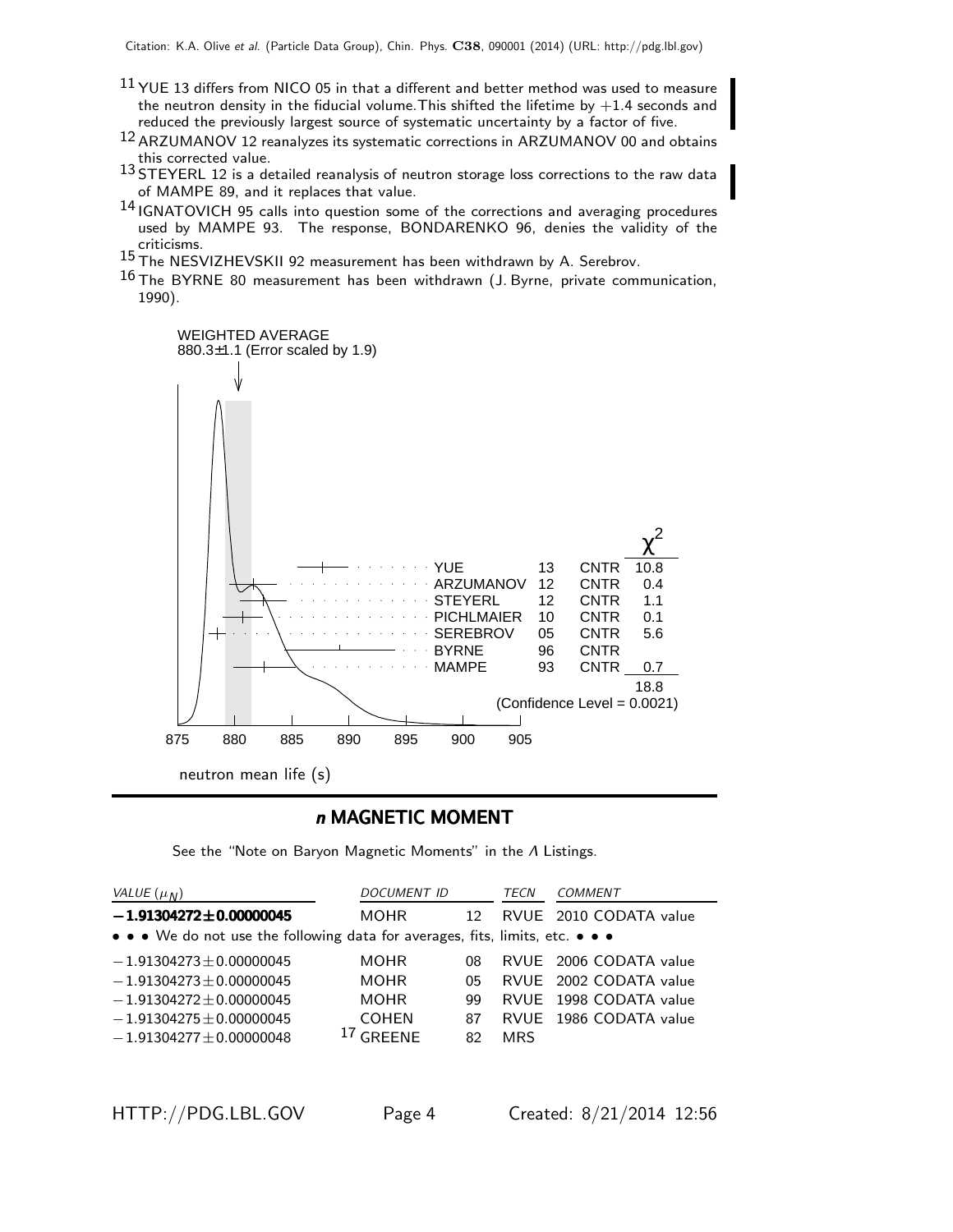17 GREENE 82 measures the moment to be  $(1.04187564 \pm 0.00000026) \times 10^{-3}$  Bohr magnetons. The value above is obtained by multiplying this by  $m_{\small\rho}/m_{\small e}=$  1836.152701  $\pm$ 0.000037 (the 1986 CODATA value from COHEN 87).

## n ELECTRIC DIPOLE MOMENT

A nonzero value is forbidden by both  $T$  invariance and  $P$  invariance. A number of early results have been omitted. See RAMSEY 90, GOLUB 94, and LAMOREAUX 09 for reviews.

| VALUE $(10^{-25}$ ecm)                                                        | $CL\%$ | <b>DOCUMENT ID</b>   |    | TECN       | COMMENT                                     |
|-------------------------------------------------------------------------------|--------|----------------------|----|------------|---------------------------------------------|
| < 0.29                                                                        | 90     | $18$ BAKER           | 06 | MRS        | UCN's, $h\nu = 2\mu_n B \pm 2d_n E$         |
| • • • We do not use the following data for averages, fits, limits, etc. • • • |        |                      |    |            |                                             |
| < 0.63                                                                        | 90     | <sup>19</sup> HARRIS | 99 | MRS        | $d=(-0.1\pm0.36)\times10^{-25}$             |
| < 0.97                                                                        | 90     | <b>ALTAREV</b>       | 96 | <b>MRS</b> | $(+0.26 \pm 0.40 \pm 0.16) \times 10^{-25}$ |
| $<$ 1.1                                                                       | 95     | <b>ALTAREV</b>       | 92 | <b>MRS</b> | See ALTAREV 96                              |
| < 1.2                                                                         | 95     | <b>SMITH</b>         | 90 | <b>MRS</b> | See HARRIS 99                               |
| < 2.6                                                                         | 95     | <b>ALTAREV</b>       | 86 | <b>MRS</b> | $d = (-1.4 \pm 0.6) \times 10^{-25}$        |
| $0.3 \pm 4.8$                                                                 |        | PENDLEBURY 84        |    | <b>MRS</b> | Ultracold neutrons                          |
| < 6                                                                           | 90     | <b>ALTAREV</b>       | 81 | <b>MRS</b> | $d = (2.1 \pm 2.4) \times 10^{-25}$         |
| ${<}16$                                                                       | 90     | <b>ALTAREV</b>       | 79 | <b>MRS</b> | $d = (4.0 \pm 7.5) \times 10^{-25}$         |
| 10                                                                            |        |                      |    |            |                                             |

<sup>18</sup> LAMOREAUX 07 faults BAKER 06 for not including in the estimate of systematic error an effect due to the Earth's rotation. BAKER 07 replies (1) that the effect was included implicitly in the analysis and (2) that further analysis confirms that the BAKER 06 limit is correct as is. See also SILENKO 07.

19 This HARRIS 99 result includes the result of SMITH 90. However, the averaging of the results of these two experiments has been criticized by LAMOREAUX 00.

#### n MEAN-SQUARE CHARGE RADIUS

The mean-square charge radius of the neutron,  $\langle r_n^2 \rangle$ , is related to the neutron-electron scattering length  $b_{ne}$  by  $\langle r_n^2 \rangle = 3(m_e a_0/m_n) b_{ne}$ where  $m_e$  and  $m_\eta$  are the masses of the electron and neutron, and  $a_0$  is the Bohr radius. Numerically,  $\langle r_n^2 \rangle = 86.34$   $b_{n\,e}$ , if we use  $a_0$  for a nucleus with infinite mass.

| VALUE $(\text{fm}^2)$                                                         | <b>DOCUMENT ID</b>  |    | <b>COMMENT</b>                                       |  |  |
|-------------------------------------------------------------------------------|---------------------|----|------------------------------------------------------|--|--|
| $-0.1161 \pm 0.0022$ OUR AVERAGE                                              |                     |    | Error includes scale factor of 1.3. See the ideogram |  |  |
| below.                                                                        |                     |    |                                                      |  |  |
| $-0.115 \pm 0.002 \pm 0.003$                                                  | KOPECKY             | 97 | <i>ne</i> scattering (Pb)                            |  |  |
| $-0.124 \pm 0.003 \pm 0.005$                                                  | KOPECKY             | 97 | ne scattering (Bi)                                   |  |  |
| $-0.114 \pm 0.003$                                                            | KOESTER             | 95 | ne scattering (Pb, Bi)                               |  |  |
| $-0.134 \pm 0.009$                                                            | ALEKSANDR86         |    | ne scattering (Bi)                                   |  |  |
| $-0.115 \pm 0.003$                                                            | <sup>20</sup> KROHN | 73 | ne scattering (Ne, Ar, Kr, Xe)                       |  |  |
| • • • We do not use the following data for averages, fits, limits, etc. • • • |                     |    |                                                      |  |  |
| $-0.117$ $+0.007$<br>$-0.011$                                                 | BELUSHKIN           | 07 | Dispersion analysis                                  |  |  |
| $-0.113 \pm 0.003 \pm 0.004$                                                  | <b>KOPECKY</b>      | 95 | ne scattering (Pb)                                   |  |  |
| $-0.114 \pm 0.003$                                                            | KOESTER             | 86 | ne scattering (Pb, Bi)                               |  |  |
| $-0.118 \pm 0.002$                                                            | <b>KOESTER</b>      | 76 | ne scattering (Pb)                                   |  |  |
| $-0.120 \pm 0.002$                                                            | KOESTER             | 76 | ne scattering (Bi)                                   |  |  |
| $-0.116 \pm 0.003$                                                            | KROHN               | 66 | ne scattering (Ne, Ar, Kr, Xe)                       |  |  |
|                                                                               |                     |    |                                                      |  |  |
| HTTP://PDG.LBL.GOV                                                            | Page 5              |    | Created: 8/21/2014 12:56                             |  |  |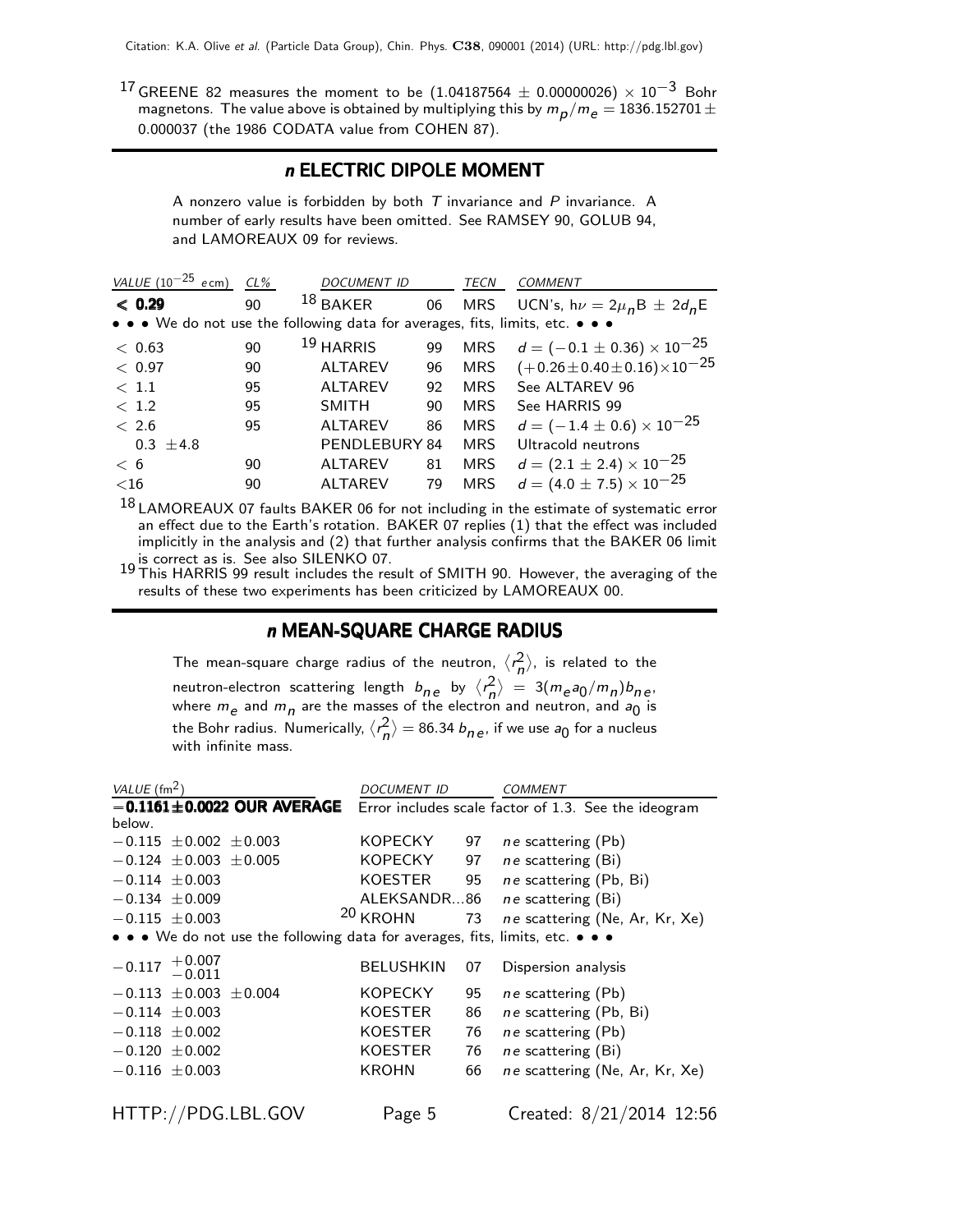20 This value is as corrected by KOESTER 76.





## n ELECTRIC POLARIZABILITY  $\alpha_n$

Following is the electric polarizability  $\alpha_{n}$  defined in terms of the induced electric dipole moment by  $\mathsf{D}=4\pi\epsilon_0\alpha_n\mathsf{E}$ . For a review, see SCHMIED-MAYER 89.

For a very complete review of the "polarizability of the nucleon and Compton scattering," see SCHUMACHER 05. His recommended values for the neutron are  $\alpha_n = (12.5 \pm 1.7) \times 10^{-4}$  fm<sup>3</sup> and  $\beta_n = (2.7 \mp 1.8) \times 10^{-4}$  $\sin^3$ , which agree with our averages within errors.

| VALUE $(10^{-4}$ fm <sup>3</sup> ) | <i>DOCUMENT ID</i>                                             | TECN | <i>COMMENT</i>                            |
|------------------------------------|----------------------------------------------------------------|------|-------------------------------------------|
| $11.6 \pm 1.5$ OUR AVERAGE         |                                                                |      |                                           |
| $12.5 \pm 1.8_{-1.3}^{+1.6}$       | <sup>21</sup> KOSSERT 03 CNTR $\gamma d \rightarrow \gamma pn$ |      |                                           |
| $8.8 \pm 2.4 \pm 3.0$              | <sup>22</sup> LUNDIN                                           |      | 03 CNTR $\gamma d \rightarrow \gamma d$   |
| $12.0 \pm 1.5 \pm 2.0$             |                                                                |      | SCHMIEDM 91 CNTR n Pb transmission        |
| $10.7 + \frac{3.3}{10.7}$          | ROSE                                                           |      | 90B CNTR $\gamma d \rightarrow \gamma np$ |
| HTTP://PDG.LBL.GOV                 | Page 6                                                         |      | Created: 8/21/2014 12:56                  |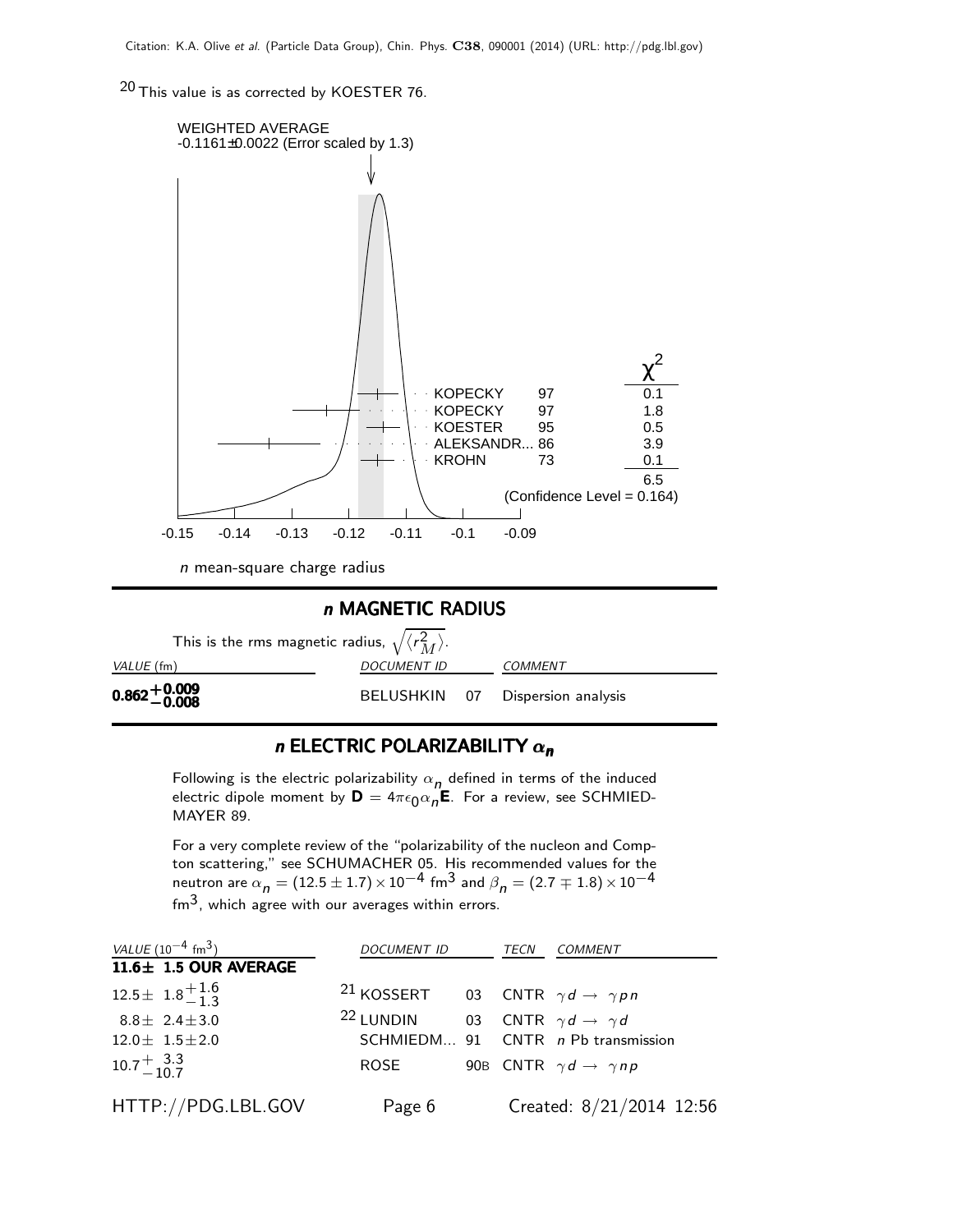• • • We do not use the following data for averages, fits, limits, etc. • • •

| 13.6                      | $23$ KOLB             |  | 00 CNTR $\gamma d \rightarrow \gamma np$ |
|---------------------------|-----------------------|--|------------------------------------------|
| $0.0\pm$ 5.0              | <sup>24</sup> KOESTER |  | 95 CNTR n Pb, n Bi transmission          |
| $11.7^{+\;4.3}_{-\;11.7}$ | ROSE                  |  | 90 CNTR See ROSE 90B                     |
| $8 + 10$                  |                       |  | KOESTER 88 CNTR n Pb, n Bi transmission  |
| $12 + 10$                 |                       |  | SCHMIEDM 88 CNTR n Pb, n C transmission  |
|                           |                       |  |                                          |

<sup>21</sup> KOSSERT 03 gets  $\alpha_{n}$  –  $\beta_{n}$  =(9.8  $\pm$  3.6 $^{+2.1}_{-1.1}$  $^{+2.1}_{-1.1}$   $\pm$  2.2)  $\times$  10 $^{-4}$  fm<sup>3</sup>, and uses  $\alpha$ <sub>n</sub>  $+$   $\beta$ <sub>n</sub>  $\alpha=(15.2\pm0.5)\times10^{-4}$  fm $^3$  from LEVCHUK 00. Thus the errors on  $\alpha_{\bm n}$  and  $\beta_{\bm n}$  are

anti-correlated.<br><sup>22</sup> LUNDIN 03 measures  $\alpha_{N} - \beta_{N} = (6.4 \pm 2.4) \times 10^{-4}$  fm<sup>3</sup> and uses accurate values for  $\alpha_{\bm p}$  and  $\alpha_{\bm p}$  and a precise sum-rule result for  $\alpha_{\bm n}+\beta_{\bm n}$ . The second error is a model uncertainty, and errors on  $\alpha_{\bm n}$  and  $\beta_{\bm n}$  are anticorrelated.

<sup>23</sup> KOLB 00 obtains this value with a lower limit of  $7.6 \times 10^{-4}$  fm<sup>3</sup> but no upper limit from this experiment alone. Combined with results of ROSE 90, the 1- $\sigma$  range is (7.6–14.0)  $\times$  $10^{-4}$  fm<sup>3</sup>.

 $^{24}$  KOESTER 95 uses natural Pb and the isotopes 208, 207, and 206. See this paper for a discussion of methods used by various groups to extract  $\alpha_{\bm n}$  from data.

#### n MAGNETIC POLARIZABILITY  $\beta_n$

| VALUE $(10^{-4}$ fm <sup>3</sup> )                                                                                                                                                                                                                           | DOCUMENT ID                                                    |  |  | TECN COMMENT |  |
|--------------------------------------------------------------------------------------------------------------------------------------------------------------------------------------------------------------------------------------------------------------|----------------------------------------------------------------|--|--|--------------|--|
| 3.7±2.0 OUR AVERAGE                                                                                                                                                                                                                                          |                                                                |  |  |              |  |
| $2.7 \pm 1.8 \pm 1.3$                                                                                                                                                                                                                                        | <sup>25</sup> KOSSERT 03 CNTR $\gamma d \rightarrow \gamma pn$ |  |  |              |  |
| $6.5 \pm 2.4 \pm 3.0$                                                                                                                                                                                                                                        | <sup>26</sup> LUNDIN 03 CNTR $\gamma d \rightarrow \gamma d$   |  |  |              |  |
| • • • We do not use the following data for averages, fits, limits, etc. • • •                                                                                                                                                                                |                                                                |  |  |              |  |
| 1.6                                                                                                                                                                                                                                                          | <sup>27</sup> KOLB 00 CNTR $\gamma d \rightarrow \gamma np$    |  |  |              |  |
| <sup>25</sup> KOSSERT 03 gets $\alpha_n - \beta_n = (9.8 \pm 3.6 \frac{+2.1}{-1.1} \pm 2.2) \times 10^{-4}$ fm <sup>3</sup> , and uses $\alpha_n + \beta_n$                                                                                                  |                                                                |  |  |              |  |
| $=$ (15.2 $\pm$ 0.5) $\times$ 10 <sup>-4</sup> fm <sup>3</sup> from LEVCHUK 00. Thus the errors on $\alpha_n$ and $\beta_n$ are                                                                                                                              |                                                                |  |  |              |  |
| anti-correlated.<br>26 LUNDIN 03 measures $\alpha_N - \beta_N = (6.4 \pm 2.4) \times 10^{-4}$ fm <sup>3</sup> and uses accurate values<br>for $\alpha_p$ and $\alpha_p$ and a precise sum-rule result for $\alpha_n + \beta_n$ . The second error is a model |                                                                |  |  |              |  |
| uncertainty, and errors on $\alpha_n$ and $\beta_n$ are anticorrelated.                                                                                                                                                                                      |                                                                |  |  |              |  |
| <sup>27</sup> KOLB 00 obtains this value with an upper limit of $7.6 \times 10^{-4}$ fm <sup>3</sup> but no lower limit from                                                                                                                                 |                                                                |  |  |              |  |

this experiment alone. Combined with results of ROSE 90, the 1- $\sigma$  range is (1.2–7.6)  $\times$  $10^{-4}$  fm<sup>3</sup>.

#### n CHARGE

See also " $|q_{\bm p}+q_{\bm e}|/e$ " in the proton Listings.

| VALUE $(10^{-21} e)$                                                                                                                                                                                                                                             | <b>DOCUMENT ID</b>   |    | <b>TECN</b> | COMMENT                                       |  |
|------------------------------------------------------------------------------------------------------------------------------------------------------------------------------------------------------------------------------------------------------------------|----------------------|----|-------------|-----------------------------------------------|--|
| $-$ 0.2 $\pm$ 0.8 OUR AVERAGE                                                                                                                                                                                                                                    |                      |    |             |                                               |  |
| $-0.1 \pm 1.1$                                                                                                                                                                                                                                                   | <sup>28</sup> BRESSL | 11 |             | Neutrality of $SF6$                           |  |
| $-0.4 \pm 1.1$                                                                                                                                                                                                                                                   | $29$ BAUMANN 88      |    |             | Cold $n$ deflection                           |  |
| • • • We do not use the following data for averages, fits, limits, etc. • • •                                                                                                                                                                                    |                      |    |             |                                               |  |
| $-15$ $\pm 22$                                                                                                                                                                                                                                                   |                      |    |             | $30$ GAEHLER 82 CNTR Cold <i>n</i> deflection |  |
| $^{28}$ As a limit, this BRESSI 11 value is $< 1 \times 10^{-21}$ e.<br><sup>29</sup> The BAUMANN 88 error $\pm 1.1$ gives the 68% CL limits about the the value $-0.4$ .<br>$30$ The GAEHLER 82 error $\pm 22$ gives the 90% CL limits about the the value -15. |                      |    |             |                                               |  |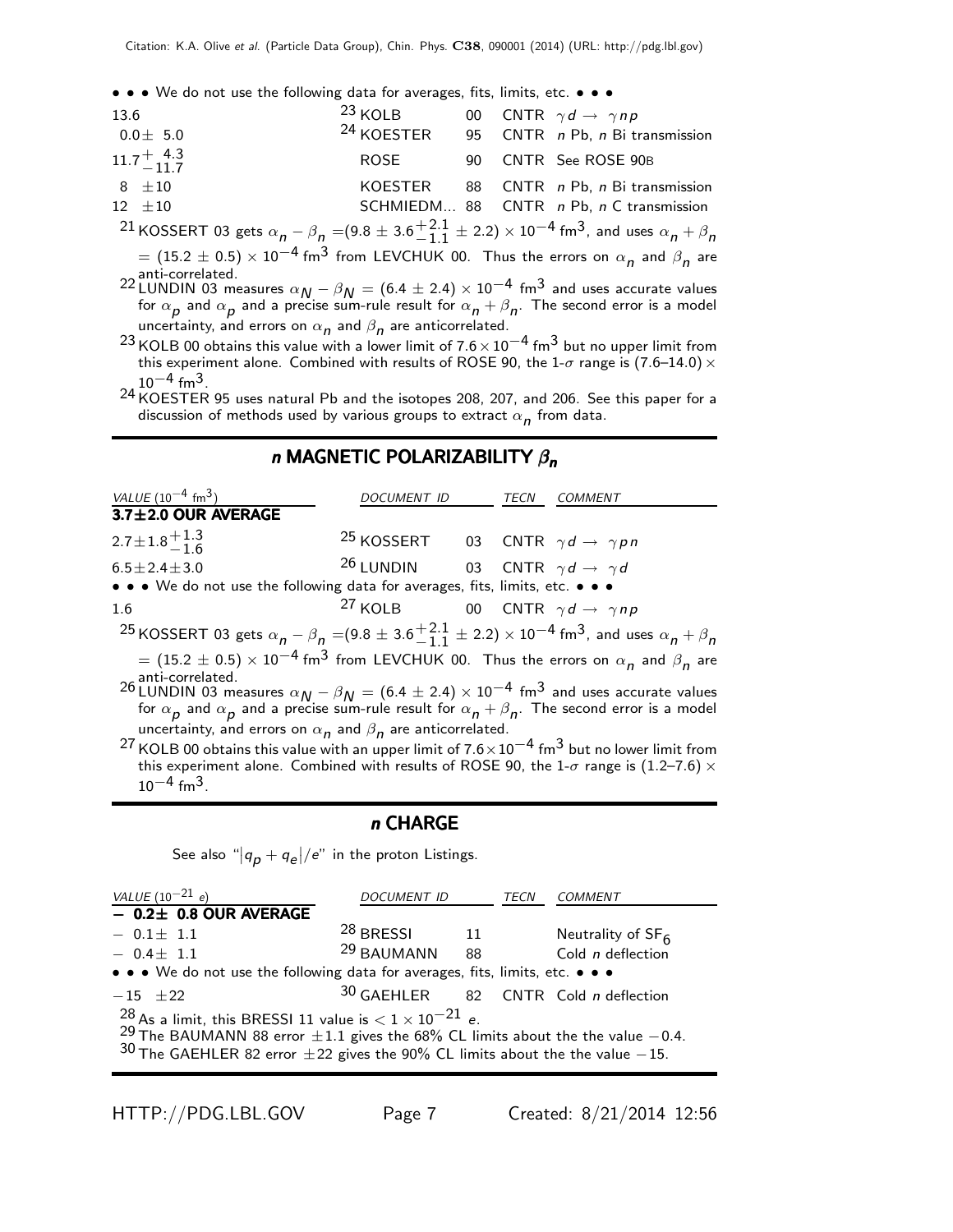## LIMIT ON  $n\overline{n}$  OSCILLATIONS

#### Mean Time for  $n\overline{n}$  Transition in Vacuum

A test of ∆B=2 baryon number nonconservation. MOHAPATRA 80 and MOHAPA-TRA 89 discuss the theoretical motivations for looking for  $n\overline{n}$  oscillations. DOVER 83 and DOVER 85 give phenomenological analyses. The best limits come from looking for the decay of neutrons bound in nuclei. However, these analyses require modeldependent corrections for nuclear effects. See KABIR 83, DOVER 89, ALBERICO 91, and GAL 00 for discussions. Direct searches for  $n \to \overline{n}$  transitions using reactor neutrons are cleaner but give somewhat poorer limits. We include limits for both free and bound neutrons in the Summary Table. See MOHAPATRA 09 for a recent review.

| VALUE (s)                                                                                                             | $CL\%$ | <b>DOCUMENT ID</b> |                 | TECN        | <b>COMMENT</b>                      |
|-----------------------------------------------------------------------------------------------------------------------|--------|--------------------|-----------------|-------------|-------------------------------------|
| $>1.3\times10^{8}$                                                                                                    | 90     | <b>CHUNG</b>       |                 | 02B SOU2    | n bound in iron                     |
| $>8.6 \times 10^{7}$                                                                                                  | 90     | BALDO-             | 94              |             | CNTR Reactor (free) neutrons        |
| $\bullet \bullet \bullet$ We do not use the following data for averages, fits, limits, etc. $\bullet \bullet \bullet$ |        |                    |                 |             |                                     |
| $\times$ 10 <sup>7</sup><br>>1                                                                                        | 90     | BALDO-             | 90              |             | CNTR See BALDO-<br><b>CEOLIN 94</b> |
| $>1.2\times10^{8}$                                                                                                    | 90     | <b>BERGER</b>      | 90              | FREJ        | <i>n</i> bound in iron              |
| $>4.9\times10^{5}$                                                                                                    | 90     | <b>BRESSI</b>      | 90              |             | <b>CNTR</b> Reactor neutrons        |
| $>4.7\times10^{5}$                                                                                                    | 90     | <b>BRESSI</b>      | 89              |             | CNTR See BRESSI 90                  |
| $>1.2\times10^{8}$                                                                                                    | 90     | <b>TAKITA</b>      | 86              | <b>CNTR</b> | <i>n</i> bound in oxygen            |
| $>1$ $\times$ 10 <sup>6</sup>                                                                                         | 90     | <b>FIDECARO</b>    | 85              | <b>CNTR</b> | Reactor neutrons                    |
| $>8.8\times10^{7}$                                                                                                    | 90     | <b>PARK</b>        | 85 <sub>B</sub> | <b>CNTR</b> |                                     |
| $>3 \times 10^7$                                                                                                      |        | <b>BATTISTONI</b>  | 84              | <b>NUSX</b> |                                     |
| $>$ 2.7 $\times$ 10 <sup>7</sup> –1.1 $\times$ 10 <sup>8</sup>                                                        |        | <b>JONES</b>       | 84              | <b>CNTR</b> |                                     |
| $\times$ 10 $^{\prime}$<br>>2                                                                                         |        | <b>CHERRY</b>      | 83              | <b>CNTR</b> |                                     |

## LIMIT ON nn' OSCILLATIONS

Lee and Yang (LEE 56) proposed the existence of mirror world in an attempt to restore global parity symmetry. See BEREZHIANI 06 for a recent discussion.

| VALUE (s)                                                                     | $CL\%$ | <i>DOCUMENT ID</i> |  | TECN | COMMENT                                       |
|-------------------------------------------------------------------------------|--------|--------------------|--|------|-----------------------------------------------|
| >414                                                                          | 90.    |                    |  |      | SEREBROV 08 CNTR UCN, B field on & off        |
| • • • We do not use the following data for averages, fits, limits, etc. • • • |        |                    |  |      |                                               |
| >12                                                                           | 95     | $31$ ALTAREV       |  |      | 09A CNTR UCN, scan $0 \leq B \leq 12.5 \mu T$ |
| >103                                                                          | 95     | <b>BAN</b>         |  |      | 07 CNTR UCN, B field on & off                 |

31 Losses of neutrons due to oscillations to mirror neutrons would be maximal when the magnetic fields  $B$  and  $B'$  in the two worlds were equal. Hence the scan over  $B$  by ALTAREV 09A: the limit applies for any B' over the given range. At  $B' = 0$ , the limit is 141 s (95% CL).

## n DECAY MODES

|                                              | Mode                                                                                                      | Fraction $(\Gamma_i/\Gamma)$                                 | Confidence level |
|----------------------------------------------|-----------------------------------------------------------------------------------------------------------|--------------------------------------------------------------|------------------|
| $\mathbf{1}_{1}$<br>$\Gamma_2$<br>$\Gamma_3$ | $pe^{\overline{\nu}}$ <sub>e</sub><br>$pe^{-\overline{\nu}_e \gamma}$<br>hydrogen-atom $\overline{\nu}_e$ | $\frac{0}{2}$<br>100<br>[a] $(3.09 \pm 0.32) \times 10^{-3}$ |                  |
|                                              |                                                                                                           |                                                              |                  |

HTTP://PDG.LBL.GOV Page 8 Created: 8/21/2014 12:56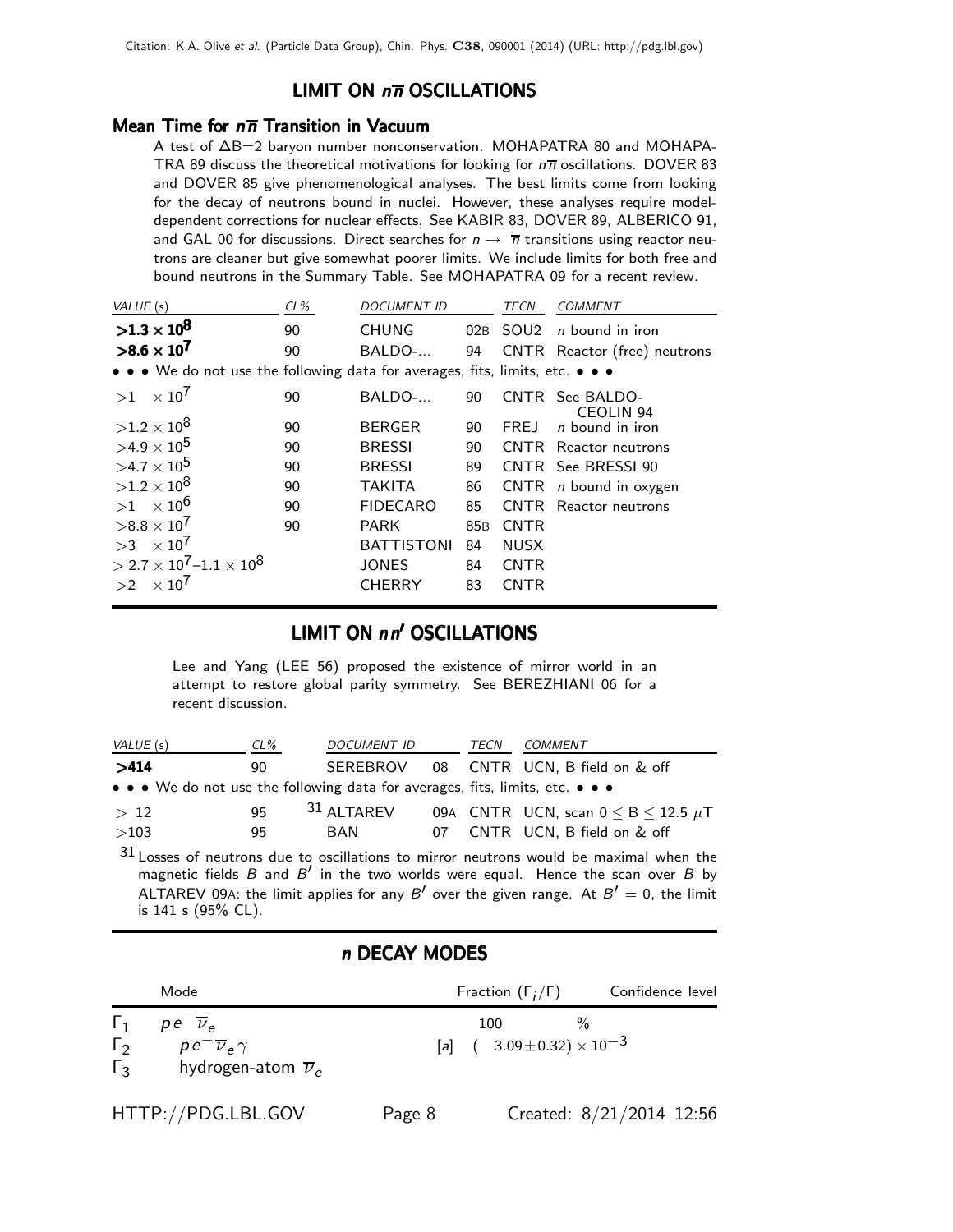## Charge conservation (Q) violating mode

 $\Gamma_4$   $p v_e \overline{v}_e$   $Q$   $\lt$  8  $\times 10^{-27}$  68%

[a] This limit is for  $\gamma$  energies between 15 and 340 keV.

## n BRANCHING RATIOS

| $\Gamma(\rho e^- \overline{\nu}_e \gamma)/\Gamma_{\rm total}$                 |        |             |    |      | $\Gamma_2/\Gamma$                                |
|-------------------------------------------------------------------------------|--------|-------------|----|------|--------------------------------------------------|
| VALUE (units $10^{-3}$ )                                                      | $CL\%$ | DOCUMENT ID |    | TECN | COMMENT                                          |
| $3.09 \pm 0.11 \pm 0.30$                                                      |        | $32$ COOPER |    |      | 10 CNTR $\gamma$ , p, e <sup>-</sup> coincidence |
| • • • We do not use the following data for averages, fits, limits, etc. • • • |        |             |    |      |                                                  |
| $3.13 \pm 0.11 \pm 0.33$                                                      |        | <b>NICO</b> | ᲘᲠ |      | CNTR See COOPER 10                               |
| < 6.9                                                                         | 90     | $33$ BFCK   | 02 |      | CNTR $\gamma$ , p, e <sup>-</sup> coincidence    |
| $\sim$ $\sim$                                                                 |        |             |    |      |                                                  |

 $32$  This COOPER 10 result is for  $\gamma$  energies between 15 and 340 keV.

33 This BECK 02 limit is for  $\gamma$  energies between 35 and 100 keV.

# $\Gamma(\text{hydrogen-atom }\overline{\nu}_e)/\Gamma_\text{total}$

VALUE CL% DOCUMENT ID TECN • • • We do not use the following data for averages, fits, limits, etc. • • •  $<$ 3  $\times$  10<sup>-2</sup> 95 <sup>34</sup> GREEN 90 RVUE

 $^{34}$  GREEN 90 infers that  $\tau$ (hydrogen-atom $\overline{\nu}_e)>~3\times10^4$  s by comparing neutron lifetime measurements made in storage experiments with those made in  $\beta$ -decay experiments. However, the result depends sensitively on the lifetime measurements, and does not of course take into account more recent measurements of same.

# $\Gamma(p\nu_e\overline{\nu}_e)/\Gamma_{\rm total}$ Γ

Forbidden by charge conservation. VALUE CL% DOCUMENT ID TECN COMMENT  $\overline{**8** \times 10^{-27}}$  68 35 NORMAN 96 RVUE  $\overline{71_{Ga} \rightarrow 71_{Ge}}$  neutrals • • • We do not use the following data for averages, fits, limits, etc. • • •  $\langle 9.7 \times 10^{-18}$  90 ROY 83 CNTR  $^{113}$ Cd →  $^{113}$ mInneut.  $\langle 7.9 \times 10^{-21}$  VAIDYA 83 CNTR  $^{87}$ Rb →  $^{87}m$ Srneut.  $<$ 9  $\times$  10<sup>-24</sup> 90 BARABANOV 80 CNTR <sup>71</sup>Ga → <sup>71</sup>GeX<br>  $<$ 3  $\times$  10<sup>-19</sup> NORMAN 79 CNTR <sup>87</sup>Rb → <sup>87</sup>mSr NORMAN 79 CNTR  ${}^{87}$ Rb →  ${}^{87}$ mSrneut. 35 NORMAN 96 gets this limit by attributing SAGE and GALLEX counting rates to the

charge-nonconserving transition  $71_{Ga} \rightarrow 71_{Ge+}$ neutrals rather than to solar-neutrino reactions.

# A REVIEW GOES HERE – Check our WWW List of Reviews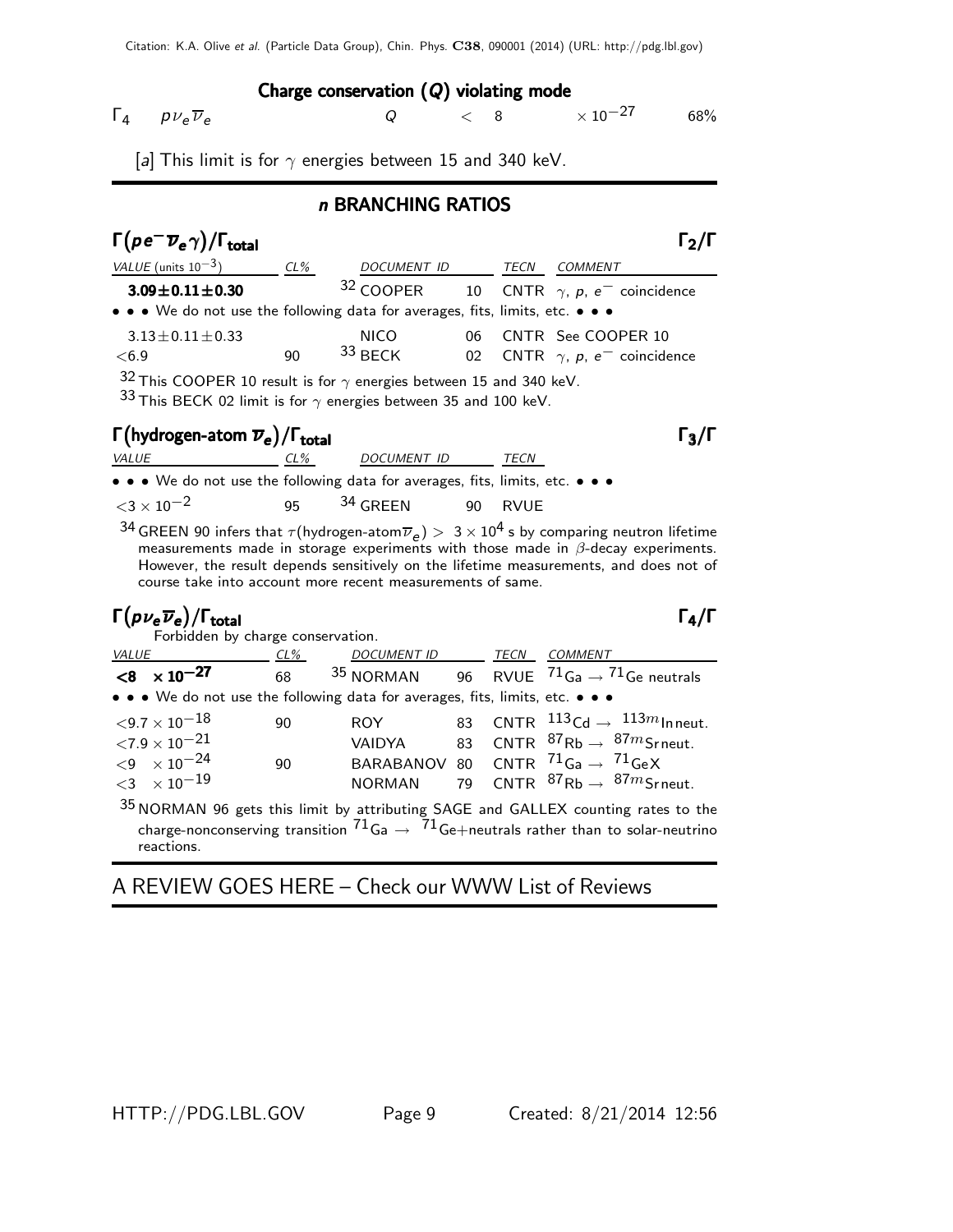## $n \rightarrow p e^{-} \overline{\nu}_{e}$  DECAY PARAMETERS

See the above "Note on Baryon Decay Parameters." For discussions of recent results, see the references cited at the beginning of the section on the neutron mean life. For discussions of the values of the weak coupling constants  $g_A$  and  $g_V$  obtained using the neutron lifetime and asymmetry parameter A, comparisons with other methods of obtaining these constants, and implications for particle physics and for astrophysics, see DUBBERS 91 and WOOLCOCK 91. For tests of the V-A theory of neutron decay, see EROZOLIMSKII 91B, MOSTOVOI 96, NICO 05, SEV-ERIJNS 06, and ABELE 08.

| $\lambda \equiv g_A / g_V$ |                                  |                                    |                                                                               |                 |             |                                                                         |
|----------------------------|----------------------------------|------------------------------------|-------------------------------------------------------------------------------|-----------------|-------------|-------------------------------------------------------------------------|
| VALUE                      |                                  |                                    | <b>DOCUMENT ID</b>                                                            |                 | TECN        | <b>COMMENT</b>                                                          |
|                            | $-1.2723 \pm 0.0023$             |                                    |                                                                               |                 |             | <b>OUR AVERAGE</b> Error includes scale factor of 2.2. See the ideogram |
| below.                     |                                  |                                    |                                                                               |                 |             |                                                                         |
|                            | $-1.2755 \pm 0.0030$             |                                    | 36 MENDENHALL13                                                               |                 |             | UCNA Ultracold n, polarized                                             |
| $-1.2748$                  | ± 0.0008                         | $+0.0010$<br>$-0.0011$             | 37 MUND                                                                       | 13              | <b>SPEC</b> | Cold n, polarized                                                       |
| $-1.275$                   | ± 0.006                          | $\pm 0.015$                        | <b>SCHUMANN</b>                                                               | 08              |             | CNTR Cold $n$ , polarized                                               |
| $-1.2686$                  | ± 0.0046                         | ± 0.0007                           | 38 MOSTOVOI                                                                   | 01              | <b>CNTR</b> | A and $B \times$ polariza-<br>tions                                     |
| $-1.266$                   | ±0.004                           |                                    | <b>LIAUD</b>                                                                  | 97              | <b>TPC</b>  | Cold n, polarized, A                                                    |
| $-1.2594$                  | ± 0.0038                         |                                    | 39 YEROZLIM                                                                   | 97              | CNTR        | Cold n, polarized, A                                                    |
| $-1.262$                   | ± 0.005                          |                                    | <b>BOPP</b>                                                                   | 86              | <b>SPEC</b> | Cold n, polarized, A                                                    |
|                            |                                  |                                    | • • • We do not use the following data for averages, fits, limits, etc. • • • |                 |             |                                                                         |
|                            |                                  | $-1.27590 \pm 0.00239 \, +0.00331$ | 40 PLASTER                                                                    | 12              |             | UCNA See MENDENHALL 13                                                  |
|                            | $-1.27590 + 0.00409$<br>-0.00445 |                                    | LIU                                                                           | 10              |             | UCNA See PLASTER 12                                                     |
|                            | $-1.2739 \pm 0.0019$             |                                    | <sup>41</sup> ABELE                                                           | 02              | <b>SPEC</b> | See MUND 13                                                             |
| $-1.274$                   | $\pm 0.003$                      |                                    | <b>ABELE</b>                                                                  | 97 <sub>D</sub> | <b>SPEC</b> | Cold n, polarized, A                                                    |
| $-1.266$                   | ±0.004                           |                                    | SCHRECK                                                                       | 95              | TPC         | See LIAUD 97                                                            |
| $-1.2544$                  | ± 0.0036                         |                                    | EROZOLIM                                                                      | 91              | <b>CNTR</b> | See YEROZOLIM-<br><b>SKY 97</b>                                         |
| $-1.226$                   | ±0.042                           |                                    | <b>MOSTOVOY</b>                                                               | 83              | <b>RVUE</b> |                                                                         |
| $-1.261$                   | $\pm 0.012$                      |                                    | EROZOLIM                                                                      | 79              | <b>CNTR</b> | Cold n, polarized, A                                                    |
| $-1.259$                   | $\pm 0.017$                      |                                    | <sup>42</sup> STRATOWA                                                        | 78              | <b>CNTR</b> | $p$ recoil spectrum, $a$                                                |
| $-1.263$                   | $\pm 0.015$                      |                                    | EROZOLIM                                                                      | 77              | <b>CNTR</b> | See EROZOLIMSKII 79                                                     |
| $-1.250$                   | ± 0.036                          |                                    | 42 DOBROZE                                                                    | 75              | <b>CNTR</b> | See STRATOWA 78                                                         |
| $-1.258$                   | $\pm 0.015$                      |                                    | <sup>43</sup> KROHN                                                           | 75              | <b>CNTR</b> | Cold n, polarized, A                                                    |
| $-1.263$                   | $\pm 0.016$                      |                                    | 44 KROPF                                                                      | 74              | <b>RVUE</b> | $n$ decay alone                                                         |
| $-1.250$                   | ± 0.009                          |                                    | <sup>44</sup> KROPF                                                           | 74              | <b>RVUE</b> | $n$ decay + nuclear ft                                                  |

36 MENDENHALL 13 gets  $A = -0.11954 \pm 0.00055 \pm 0.00098$  and  $\lambda = -1.2756 \pm 0.00098$ 0.0030. We quote the nearly identical values that include the earlier UCNA measurement (PLASTER 12), with a correction to that result.

37 This MUND 13 value includes earlier PERKEO II measurements (ABELE 02 and ABELE 97D).

 $38$  MOSTOVOI 01 measures the two P-odd correlations A and B, or rather SA and SB, where  $S$  is the  $n$  polarization, in free neutron decay.

39 YEROZOLIMSKY 97 makes a correction to the EROZOLIMSKII 91 value.

 $40$  This PLASTER 12 value is identical with that given in LIU 10, but the experiment is now described in detail.

41 This is the combined result of ABELE 02 and ABELE 97D.

42 These experiments measure the absolute value of  $g_A/g_V$  only.

HTTP://PDG.LBL.GOV Page 10 Created: 8/21/2014 12:56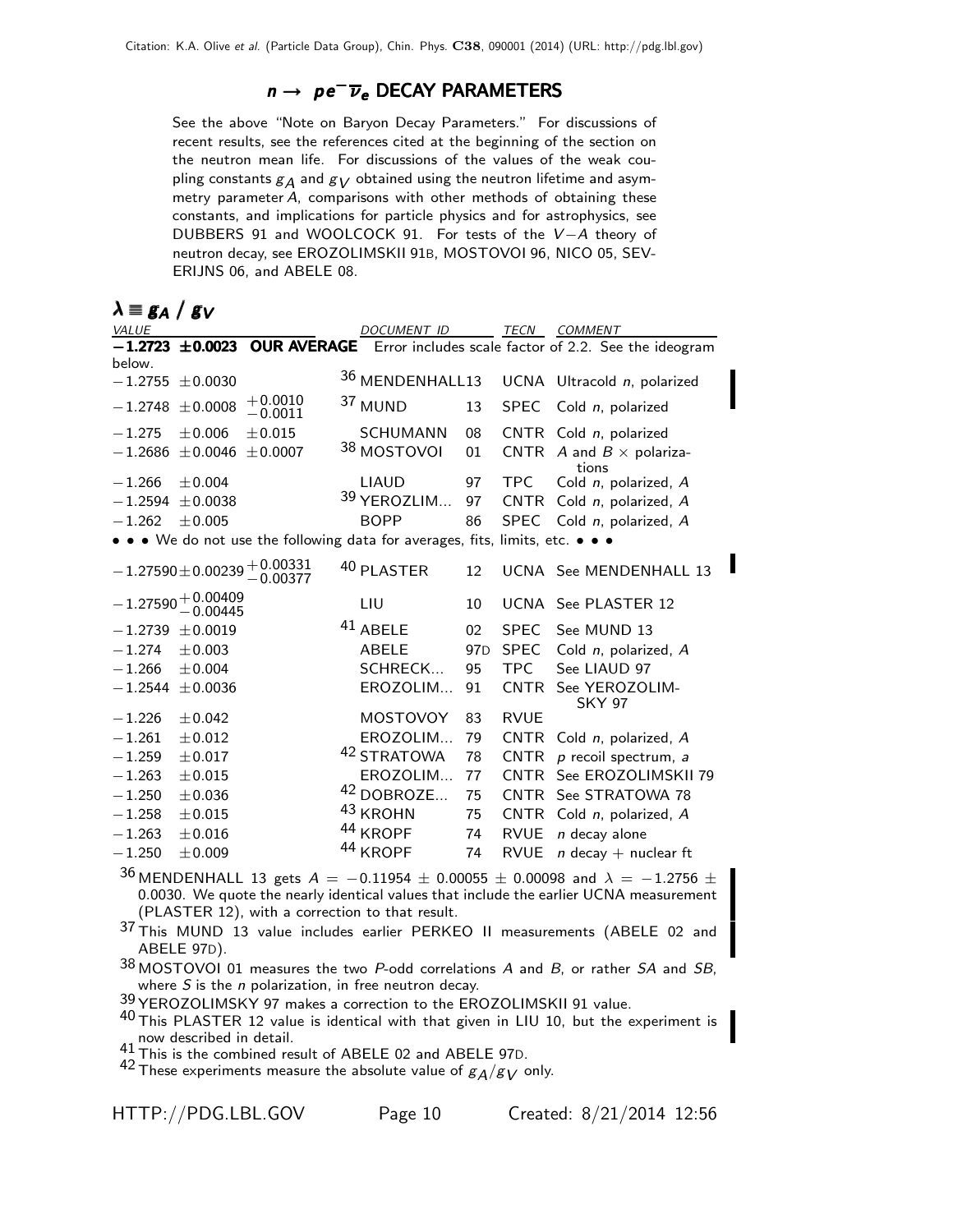43 KROHN 75 includes events of CHRISTENSEN 70. 44 KROPF 74 reviews all data through 1972.



$$
\lambda \equiv g_A \ / \ g_V
$$

# e<sup>-</sup> ASYMMETRY PARAMETER A

This is the neutron-spin electron-momentum correlation coefficient. Unless otherwise noted, the values are corrected for radiative effects and weak magnetism. In the Standard Model,  $A$  is related to  $\lambda \equiv g_A/g_V$  by  $A=-2\;\lambda\;(\lambda+1)\;/\;(1+3\lambda^2);$  this assumes that  $\mathcal{g}_{A}$  and  $\mathcal{g}_{V}$  are real.

| VALUE                                                                            | <b>DOCUMENT ID</b>        | TECN       | <b>COMMENT</b>                              |
|----------------------------------------------------------------------------------|---------------------------|------------|---------------------------------------------|
| -0.1184 ±0.0010 OUR AVERAGE Error includes scale factor of 2.4. See the ideogram |                           |            |                                             |
| below.                                                                           |                           |            |                                             |
| $-0.11952 \pm 0.00110$                                                           |                           |            | 45 MENDENHALL13 UCNA Ultracold n, polarized |
| $-0.11926 \pm 0.00031 \pm 0.00036$                                               | 46 MUND                   | 13         | SPEC Cold n, polarized                      |
| $-0.1160 \pm 0.0009 \pm 0.0012$                                                  | LIAUD 97                  |            | TPC Cold n, polarized                       |
| $-0.1135 \pm 0.0014$                                                             | <sup>47</sup> YEROZLIM 97 |            | CNTR Cold $n$ , polarized                   |
| $-0.1146 \pm 0.0019$                                                             | <b>BOPP</b>               | 86         | SPEC Cold n, polarized                      |
| • • • We do not use the following data for averages, fits, limits, etc. • • •    |                           |            |                                             |
| $-0.11966 \pm 0.00089 \begin{array}{l} +0.00123 \\ -0.00140 \end{array}$         | 48 PLASTER                | 12         | UCNA See MENDENHALL 13                      |
| $-0.11966 \pm 0.00089 \, {}^{+0.00123}_{-0.00140}$                               | LIU                       | 10         | UCNA See PLASTER 12                         |
| $-0.1138 \pm 0.0046 \pm 0.0021$                                                  | <b>PATTIE</b>             | 09         | SPEC Ultracold n, polarized                 |
| $-0.1189 \pm 0.0007$                                                             | 49 ABELE                  | 02         | SPEC See MUND 13                            |
| $-0.1168 \pm 0.0017$                                                             | 50 MOSTOVOI               | 01<br>CNTR | Inferred                                    |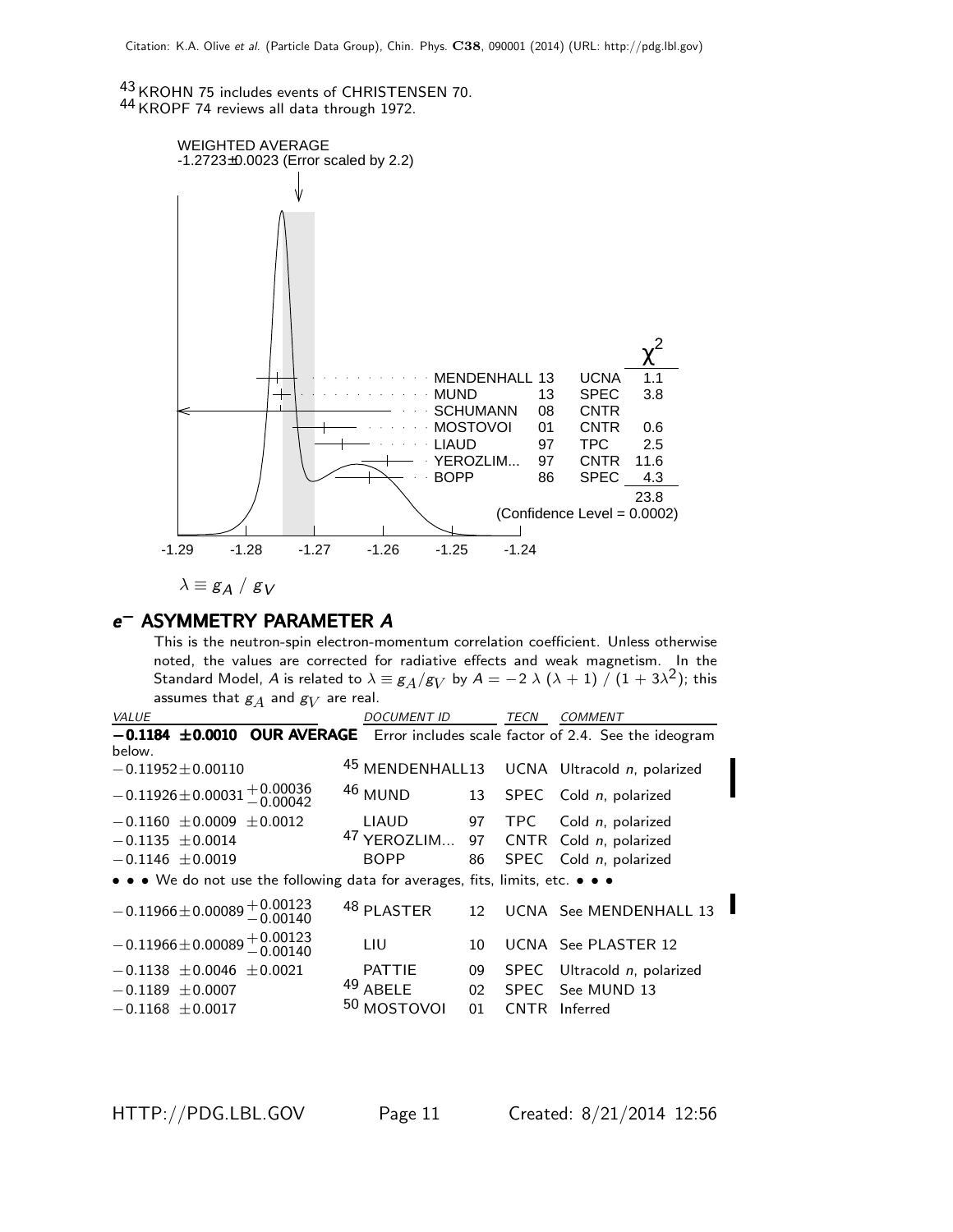|                    | $-0.1189 + 0.0012$              | ABELE                                                 |  | 97D SPEC Cold n, polarized      |
|--------------------|---------------------------------|-------------------------------------------------------|--|---------------------------------|
|                    | $-0.1160 \pm 0.0009 \pm 0.0011$ | SCHRECK 95 TPC See LIAUD 97                           |  |                                 |
|                    | $-0.1116 \pm 0.0014$            |                                                       |  | EROZOLIM 91 CNTR See YEROZOLIM- |
|                    |                                 |                                                       |  | SKY 97                          |
| $-0.114 + 0.005$   |                                 | $51$ EROZOLIM 79 CNTR Cold n, polarized               |  |                                 |
| $-0.113 \pm 0.006$ |                                 | <sup>51</sup> KROHN 75 CNTR Cold <i>n</i> , polarized |  |                                 |

45 MENDENHALL 13 gets  $A = -0.11954 \pm 0.00055 \pm 0.00098$  and  $\lambda = -1.2756 \pm 0.00098$ 0.0030. We quote the nearly identical values that include the earlier UCNA measurement (PLASTER 12), with a correction to that result.

46 This MUND 13 value includes earlier PERKEO II measurements (ABELE 02 and ABELE 97D), with a correction to those results.

47 YEROZOLIMSKY 97 makes a correction to the EROZOLIMSKII 91 value.

48 This PLASTER 12 value is identical with that given in LIU 10, but the experiment is now described in detail.<br>49 This is the combined result of ABELE 02 and ABELE 97D.

50 MOSTOVOI 01 calculates this from its measurement of  $\lambda = g_A/g_V$  above.

 $51$  These results are not corrected for radiative effects and weak magnetism, but the corrections are small compared to the errors.



 $e^-$  asymmetry parameter  $A$ 

## $\overline{\nu}_e$  ASYMMETRY PARAMETER B

This is the neutron-spin antineutrino-momentum correlation coefficient. In the Standard Model,  $B$  is related to  $\lambda\equiv g_A/g_V$  by  $B=2\lambda(\lambda-1)\mathbin{/} (1+3\lambda^2)$ ; this assumes that  $\mathcal{g}_A$  and  $\mathcal{g}_V$  are real.

| <i>VALUE</i>                    | <b>DOCUMENT ID</b> |  | TECN | COMMENT                            |  |
|---------------------------------|--------------------|--|------|------------------------------------|--|
| $0.9807 \pm 0.0030$ OUR AVERAGE |                    |  |      |                                    |  |
| $0.9802 \pm 0.0034 \pm 0.0036$  |                    |  |      | SCHUMANN 07 CNTR Cold n, polarized |  |
| $0.967 \pm 0.006 \pm 0.010$     | KREUZ              |  |      | 05 CNTR Cold n, polarized          |  |
| $0.9801 \pm 0.0046$             |                    |  |      | SEREBROV 98 CNTR Cold n, polarized |  |
|                                 |                    |  |      |                                    |  |
| HTTP://PDG.LBL.GOV              | Page 12            |  |      | Created: 8/21/2014 12:56           |  |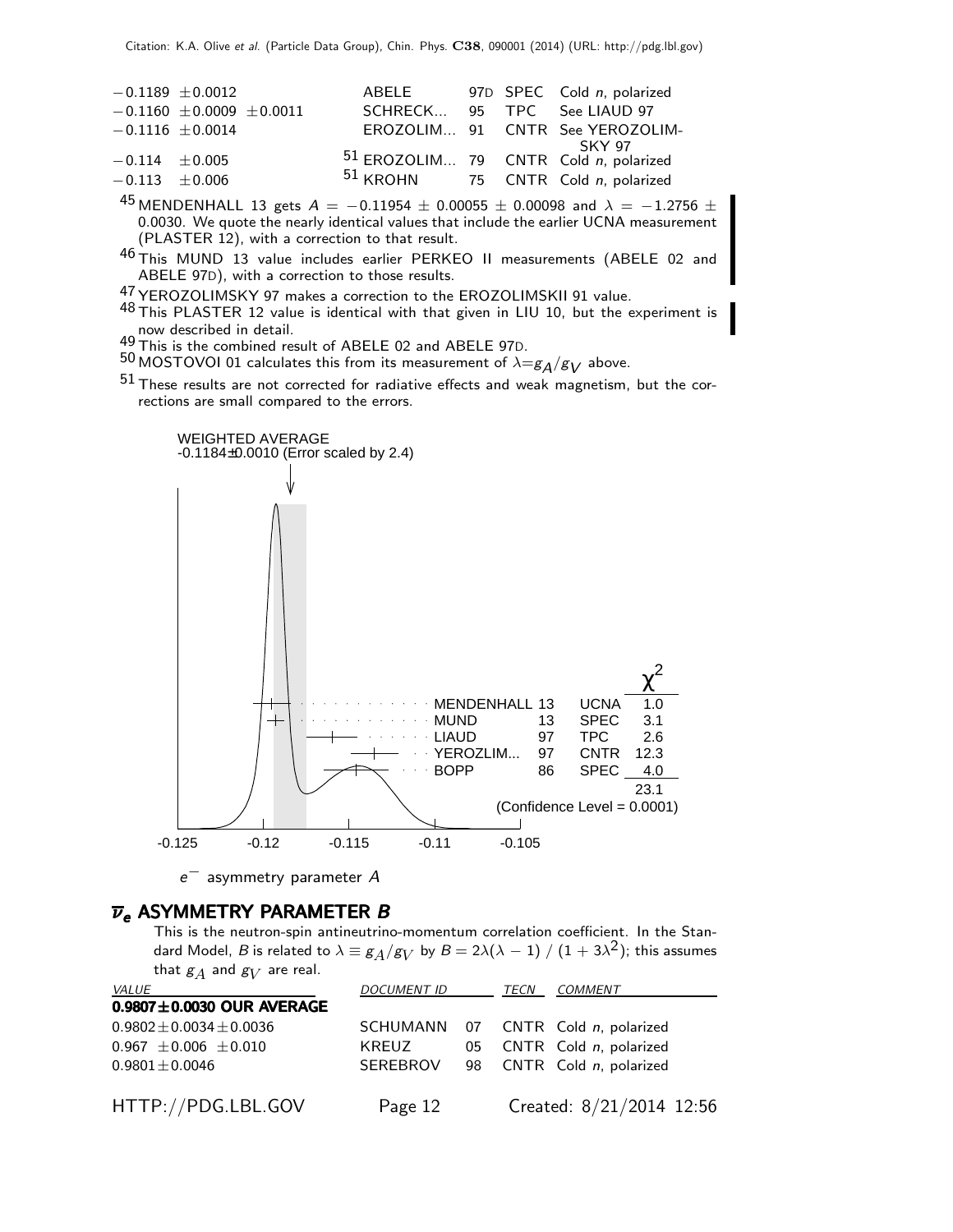| $0.9894 \pm 0.0083$                                                                                                   | KUZNETSOV 95 CNTR Cold n, polarized     |  |
|-----------------------------------------------------------------------------------------------------------------------|-----------------------------------------|--|
| $1.00 \pm 0.05$                                                                                                       | CHRISTENSEN70 CNTR Cold n, polarized    |  |
| $0.995 \pm 0.034$                                                                                                     | EROZOLIM 70C CNTR Cold n, polarized     |  |
| $\bullet \bullet \bullet$ We do not use the following data for averages, fits, limits, etc. $\bullet \bullet \bullet$ |                                         |  |
| $0.9876 \pm 0.0004$                                                                                                   | <sup>52</sup> MOSTOVOI 01 CNTR Inferred |  |
| $ \sim$                                                                                                               |                                         |  |

<sup>52</sup> MOSTOVOI 01 calculates this from its measurement of  $\lambda = g_A/g_V$  above.

#### PROTON ASYMMETRY PARAMETER C

Describes the correlation between the neutron spin and the proton momentum. In the Standard Model, C is related to  $\lambda \equiv g_A/g_V$  by  $C = -x_c$   $(A + B) = x_c$  4 $\lambda/(1 +$ 3 $\lambda^2$ ), where  $x_c=$  0.27484 is a kinematic factor; this assumes that  $\overline{\mathcal{g}_A}$  and  $\overline{\mathcal{g}_V}$  are real.

| <b>VALUE</b>                    | <b>DOCUMENT ID</b> | <b>TECN COMMENT</b>                |
|---------------------------------|--------------------|------------------------------------|
| $-0.2377 \pm 0.0010 \pm 0.0024$ |                    | SCHUMANN 08 CNTR Cold n, polarized |

## e- $\overline{\nu}_e$  ANGULAR CORRELATION COEFFICIENT a

For a review of past experiments and plans for future measurements of the a parameter, see WIETFELDT 05. In the Standard Model, *a* is related to  $\lambda \equiv g_A/g_V$  by  $a = (1, 1)$ 

 $- \lambda^2)$  /  $(1 + 3\lambda^2)$ ; this assumes that  $g_A$  and  $g_V$  are real.

| VALUE                                                                         | <b>DOCUMENT ID</b>                      | TECN | COMMENT                                 |
|-------------------------------------------------------------------------------|-----------------------------------------|------|-----------------------------------------|
| $-0.103 \pm 0.004$ OUR AVERAGE                                                |                                         |      |                                         |
| $-0.1054 \pm 0.0055$                                                          | BYRNE                                   |      | 02 SPEC Proton recoil spectrum          |
| $-0.1017 \pm 0.0051$                                                          |                                         |      | STRATOWA 78 CNTR Proton recoil spectrum |
| $-0.091 \pm 0.039$                                                            | GRIGOREV                                |      | 68 SPEC Proton recoil spectrum          |
| • • • We do not use the following data for averages, fits, limits, etc. • • • |                                         |      |                                         |
| $-0.1045 \pm 0.0014$                                                          | <sup>53</sup> MOSTOVOI 01 CNTR Inferred |      |                                         |

53 MOSTOVOI 01 calculates this from its measurement of  $\lambda = g_A/g_V$  above.

## $\phi_{AV}$ , PHASE OF  $g_A$  RELATIVE TO  $g_V$

Time reversal invariance requires this to be 0 or  $180^\circ$ . This is related to D given in the next data block and  $\lambda \equiv g_A/g_V$  by  $\sin(\phi_{AV}) \equiv D(1+3\lambda^2)/2|\lambda|$ ; this assumes that  $\mathcal{g}_A$  and  $\mathcal{g}_V$  are real.

| VALUE $(^\circ)$                                                              | $CL\%$ | <b>DOCUMENT ID</b>  |                 | TECN | COMMENT                             |
|-------------------------------------------------------------------------------|--------|---------------------|-----------------|------|-------------------------------------|
| 180.017±0.026 OUR AVERAGE                                                     |        |                     |                 |      |                                     |
| $180.012 \pm 0.028$                                                           | 68     | <b>CHUPP</b>        |                 |      | 12 CNTR Cold n, polarized $> 91\%$  |
| $180.04 \pm 0.09$                                                             |        | SOLDNER             |                 |      | 04 CNTR Cold n, polarized           |
| $180.08 \pm 0.13$                                                             |        | <b>LISING</b>       | 00 <sup>1</sup> |      | CNTR Polarized $> 93\%$             |
| • • • We do not use the following data for averages, fits, limits, etc. • • • |        |                     |                 |      |                                     |
| $180.013 \pm 0.028$                                                           |        |                     |                 |      | MUMM 11 CNTR See CHUPP 12           |
| $179.71 \pm 0.39$                                                             |        |                     |                 |      | EROZOLIM 78 CNTR Cold n, polarized  |
| $180.35 \pm 0.43$                                                             |        |                     |                 |      | EROZOLIM 74 CNTR Cold n, polarized  |
| $181.1 + 1.3$                                                                 |        | <sup>54</sup> KROPF |                 |      | 74 RVUE <i>n</i> decay              |
| $180.14 \pm 0.22$                                                             |        |                     |                 |      | STEINBERG 74 CNTR Cold n, polarized |
| $\Box$                                                                        |        |                     |                 |      |                                     |

<sup>34</sup> KROPF 74 reviews all data through 1972.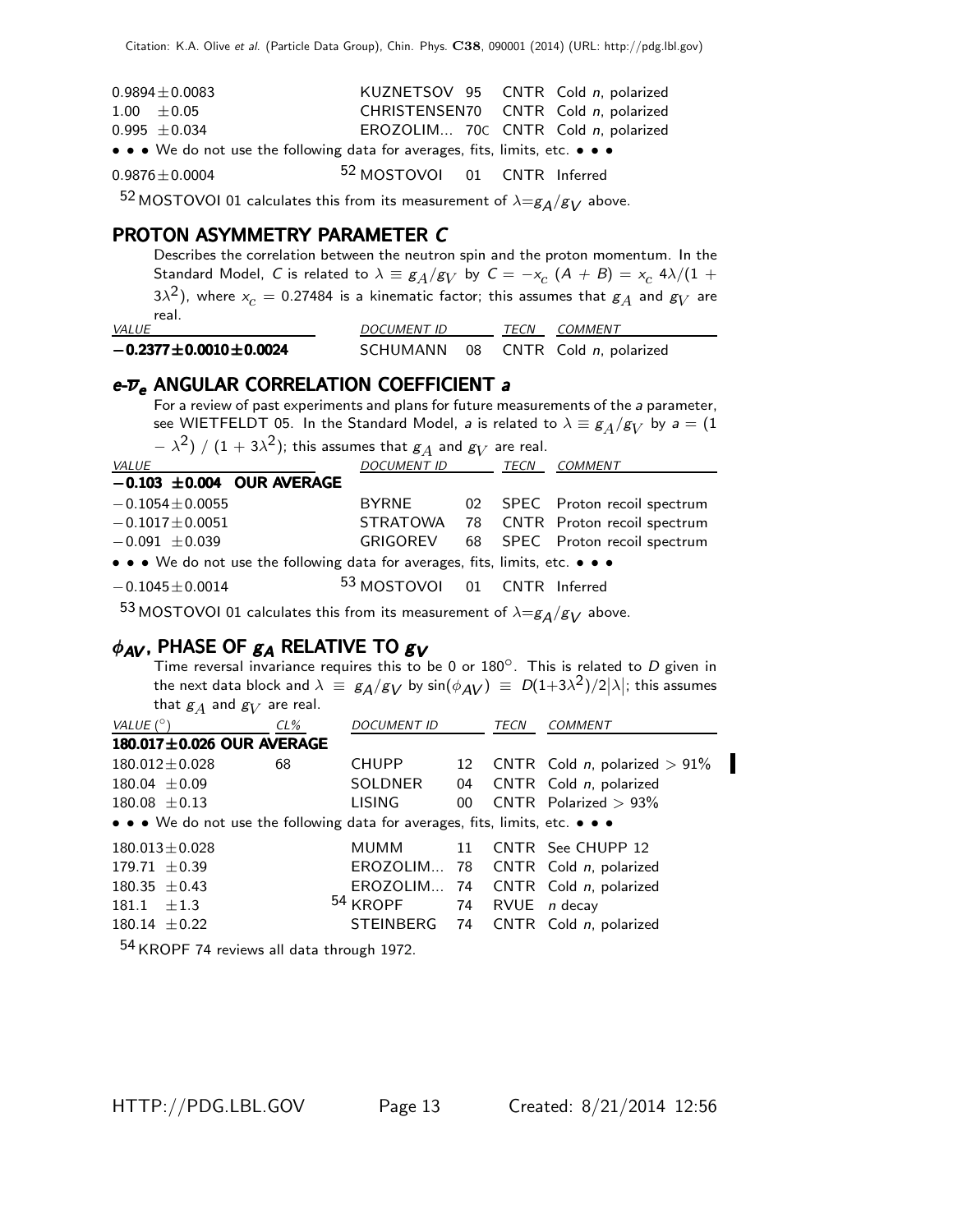#### TRIPLE CORRELATION COEFFICIENT D

These are measurements of the component of  $n$  spin perpendicular to the decay plane in  $\beta$  decay. Should be zero if  $T$  invariance is not violated.

| VALUE (units $10^{-4}$ )                                                      | <b>DOCUMENT ID</b> |  | TECN | COMMENT                               |  |  |
|-------------------------------------------------------------------------------|--------------------|--|------|---------------------------------------|--|--|
| $-1.2 \pm 2.0$ OUR AVERAGE                                                    |                    |  |      |                                       |  |  |
| $-0.94 \pm 1.89 \pm 0.97$                                                     | CHUPP              |  |      | 12 CNTR Cold n, polarized $> 91\%$    |  |  |
| $-2.8 \pm 6.4 \pm 3.0$                                                        | SOLDNER            |  |      | 04 CNTR Cold n, polarized             |  |  |
| $-6$ $\pm 12$ $\pm 5$                                                         | LISING             |  |      | 00 $\text{CNTR}$ Polarized > 93%      |  |  |
| • • • We do not use the following data for averages, fits, limits, etc. • • • |                    |  |      |                                       |  |  |
| $-0.96\pm 1.89\pm 1.01$                                                       |                    |  |      | MUMM 11 CNTR See CHUPP 12             |  |  |
| $+22$<br>$\pm 30$                                                             |                    |  |      | EROZOLIM 78 CNTR Cold n, polarized    |  |  |
| $-27 \pm 50$                                                                  |                    |  |      | 55 EROZOLIM 74 CNTR Cold n, polarized |  |  |
| $-11$<br>$+17$                                                                |                    |  |      | STEINBERG 74 CNTR Cold n, polarized   |  |  |
|                                                                               |                    |  |      |                                       |  |  |

55 EROZOLIMSKII 78 says asymmetric proton losses and nonuniform beam polarization may give a systematic error up to  $30 \times 10^{-4}$ , thus increasing the EROZOLIMSKII 74 error to  $50 \times 10^{-4}$ . STEINBERG 74 and STEINBERG 76 estimate these systematic errors to be insignificant in their experiment.

#### TRIPLE CORRELATION COEFFICIENT R

Another test of time-reversal invariance. R measures the polarization of the electron in the direction perpendicular to the plane defined by the neutron spin and the electron momentum.  $R = 0$  for T invariance.

| <i>VALUE</i>                                                                  | <b>DOCUMENT ID</b>   | TECN | COMMENT                  |
|-------------------------------------------------------------------------------|----------------------|------|--------------------------|
| $+0.004 \pm 0.012 \pm 0.005$                                                  | <sup>56</sup> KOZELA |      | 12 CNTR Mott polarimeter |
| • • • We do not use the following data for averages, fits, limits, etc. • • • |                      |      |                          |
| $+0.008 \pm 0.015 \pm 0.005$                                                  | KOZELA               |      | 09 CNTR See KOZELA 12    |

56 KOZELA 12 also measures the polarization of the electron along the direction of the neutron spin. This is nonzero in the Standard Model; the correlation coefficient is  $N =$  $+0.067 \pm 0.011 \pm 0.004$ .

## n REFERENCES

We have omitted some papers that have been superseded by later experiments. See our earlier editions.

| MENDENHALL 13     |     | PR C87 032501                 | M.P. Mendenhall et al.              | (UCNA Collab.)               |
|-------------------|-----|-------------------------------|-------------------------------------|------------------------------|
| <b>MUND</b>       | 13  | PRL 110 172502                | D. Mund et al.                      | (HEID, ILLG)                 |
| <b>YUE</b>        | 13  | PRL 111 222501                | A.T. Yue et al.                     | (UMD, NIST, TENN, $ORNL+$ )  |
| ARZUMANOV         | 12  | <b>JETPL 95 224</b>           | S.S. Arzumanov et al.               | (KIAE)                       |
|                   |     | Translated from ZETFP 95 248. |                                     |                              |
| CHUPP             | 12  | PR C86 035505                 | T.E. Chupp et al.                   | $(MICH, UCB, WASH+)$         |
| KOZELA            | 12  | PR C85 045501                 | A. Kozela <i>et al.</i>             | (nTRV Collab.)               |
| <b>MOHR</b>       | 12  | RMP 84 1527                   | P.J. Mohr, B.N. Taylor, D.B. Newell | (NIST)                       |
| <b>PLASTER</b>    | 12  | PR C86 055501                 | B. Plaster et al.                   | (UCNA Collab.)               |
| <b>STEYERL</b>    | 12  | PR C85 065503                 | A. Steverl et al.                   | (URI, SUSS)                  |
| <b>BRESSI</b>     | 11  | PR A83 052101                 | G. Bressi <i>et al.</i>             | $(LEGN, PAVII, PADO, TRST+)$ |
| <b>DUBBERS</b>    | 11  | RMP 83 1111                   | D. Dubbers, M.G. Schmidt            | (HEID)                       |
| <b>MUMM</b>       | 11  | PRL 107 102301                | H.P. Mumm et al.                    | $(NIST, WASH, MICH, LBL+)$   |
| <b>WIETFELDT</b>  | 11  | RMP 83 1173                   | F.E. Wietfeldt, G.L. Greene         | (TULA, TENN)                 |
| <b>COOPER</b>     | 10  | PR C81 035503                 | R.L. Cooper et al.                  | $(MICH, NIST, TULA+)$        |
| LIU               | 10  | PRL 105 181803                | J. Liu et al.                       | (UCNA Collab.)               |
| Also              |     | PRL 105 219903 (errat)        | J. Liu et al.                       | (UCNA Collab.)               |
| <b>PICHLMAIER</b> | 10  | PL B693 221                   | A. Pichlmaier et al.                | (MUNT, PNPI, ILLG)           |
| <b>SEREBROV</b>   | 10B | PR C82 035501                 | A.P. Serebrov, A.K. Fomin           | (PNPI)                       |
| Also              |     | JETPL 92 271                  | A.P. Serebrov, A.K. Fomin           | (PNPI)                       |
| <b>STEYERL</b>    | 10  | PR C81 055505                 | A. Steverl et al.                   | (URI)                        |
| <b>ALTAREV</b>    | 09A | PR D80 032003                 | I. Altarev et al.                   | $(MUNT, RAL, CAEN+)$         |
| KOZELA            | 09  | PRL 102 172301                | A. Kozela et al.                    | (JAGL, CRAC, PSI, CAEN+)     |
|                   |     |                               |                                     |                              |

HTTP://PDG.LBL.GOV Page 14 Created: 8/21/2014 12:56

I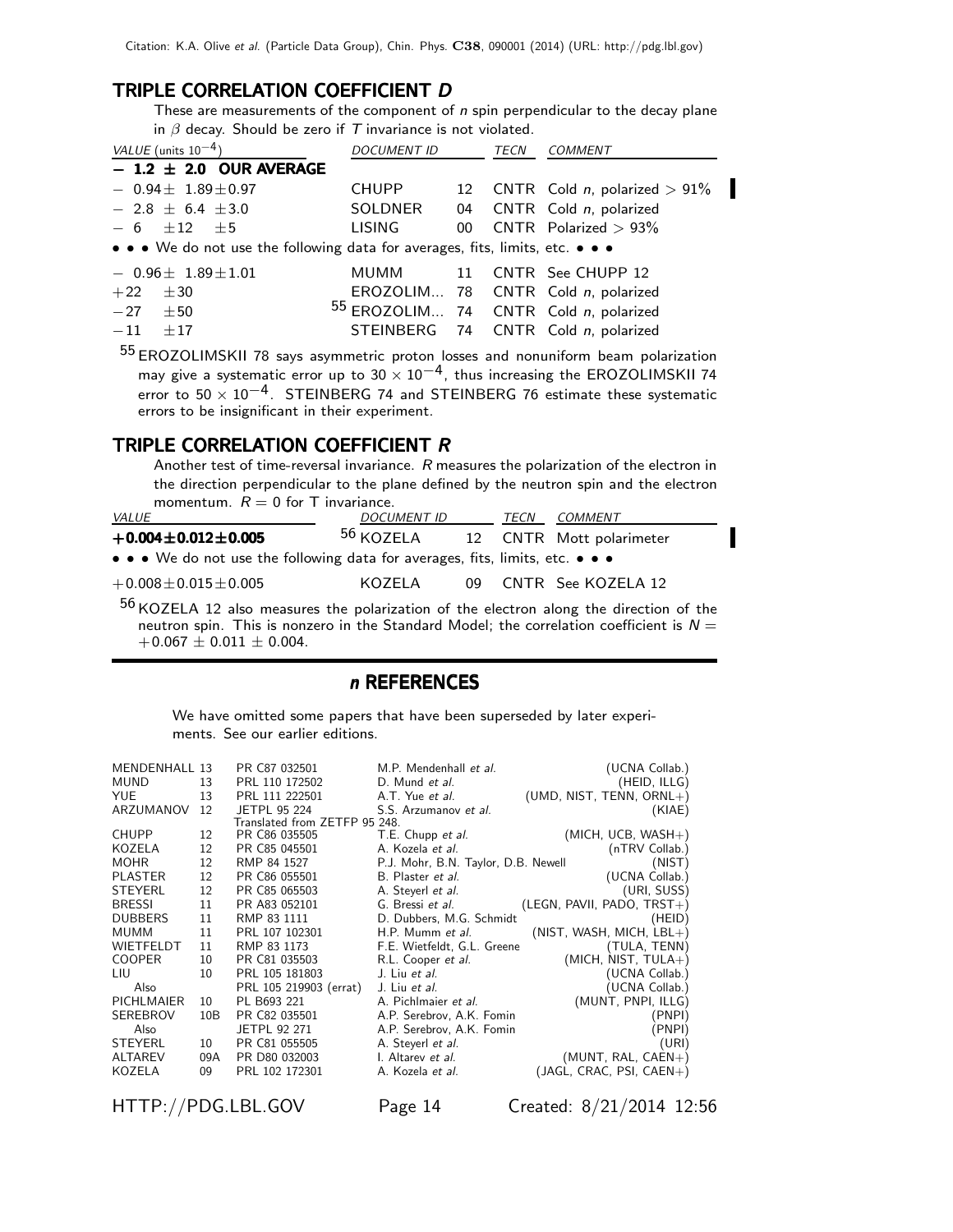| LAMOREAUX         | 09        | JP G36 104002                                | S.K. Lamoreaux, R. Golub                             | (YALE, NCSU)                                        |
|-------------------|-----------|----------------------------------------------|------------------------------------------------------|-----------------------------------------------------|
| MOHAPATRA         | 09        | JP G36 104006                                | R.N. Mohapatra                                       | (UMD)                                               |
| PATTIE            | 09        | PRL 102 012301                               | R.W. Pattie Jr. <i>et al.</i>                        | (Los Alamos UCNA Collab.)                           |
| ABELE             | 08        | PPNP 60 1                                    | H. Abele                                             | (HEID)                                              |
| MOHR              | 08        | RMP 80 633                                   | P.J. Mohr, B.N. Taylor, D.B. Newell                  | (NIST)                                              |
| SCHUMANN          | 08        | PRL 100 151801                               | M. Schumann et al.                                   | (HEID, ILLG, $KARL+$ )                              |
| SEREBROV          | 08        | PL B663 181                                  | A.P. Serebrov et al.                                 | $(PNPI, IOFF, ILLG+)$                               |
| SEREBROV<br>BAKER | 08A<br>07 | PR C78 035505<br>PRL 98 149102               | A.P. Serebrov et al.<br>C.A. Baker et al.            | (PNPI, JINR, ILLG)                                  |
| BAN               | 07        | PRL 99 161603                                | G. Ban et al.                                        | (RAL, SUSS, ILLG)<br>(CAEN, JAGL, PSI, JINR+)       |
| <b>BELUSHKIN</b>  | 07        | PR C75 035202                                |                                                      | M.A. Belushkin, H.W. Hammer, U.-G. Meissner (BONN+) |
| LAMOREAUX         | 07        | PRL 98 149101                                | S.K. Lamoreaux, R. Golub                             | (YALE, NCSU)                                        |
| SCHUMANN          | 07        | PRL 99 191803                                | M. Schumann et al.                                   | (HEID, ILLG, $KARL+$ )                              |
| SILENKO           | 07        | <b>PPNL 4 468</b>                            | A.Ya. Silenko                                        | (Belarussian U.)                                    |
|                   |           | Translated from PFECAY 6 784.                |                                                      |                                                     |
| <b>BAKER</b>      | 06        | PRL 97 131801                                | C.A. Baker et al.                                    | (RAL, SUSS, ILLG)                                   |
| BEREZHIANI        | 06        | PRL 96 081801                                | Z. Berezhiani, L. Bento                              | (Aguila U., LISB)                                   |
| <b>NICO</b>       | 06        | NAT 444 1059                                 | J.S. Nico et al.                                     | $(NIST, TULN, MICH, UMD+)$                          |
| SEVERIJNS         | 06        | RMP 78 991                                   | N. Severijns, M. Beck, O. Naviliat-Cuncic            | $(LEUV+)$                                           |
| KREUZ             | 05        | PL B619 263                                  | M. Kreuz <i>et al.</i>                               | (HEID, ILLG, MANZ, KARL+)                           |
| MOHR              | 05        | RMP 77 1                                     | P.J. Mohr, B.N. Taylor                               | (NIST)                                              |
| <b>NICO</b>       | 05        | PR C71 055502                                | J.S. Nico et al.                                     | (NIST, TULN, IND, TENN+)                            |
| SCHUMACHER 05     |           | PPNP 55 567                                  | M. Schumacher                                        | (GOE1)                                              |
| SEREBROV          | 05        | PL B605 72                                   | A. Serebrov et al.                                   | (PNPI, JINR, ILLG)                                  |
| Also              |           | SPU 48 867<br>Translated from UFN 175 905.   | A.P. Serebrov et al.                                 | (PPNI, JINR, ILLG)                                  |
| WIETFELDT         | 05        | MPL A20 1783                                 | F.E. Wietfeldt                                       | (TULN)                                              |
| SOLDNER           | 04        | PL B581 49                                   | T. Soldner et al.                                    | (ILLG, MUNT)                                        |
| <b>DEWEY</b>      | 03        | PRL 91 152302                                | M.S. Dewey et al.                                    | (NIST, TULN, IND+)                                  |
| <b>KOSSERT</b>    | 03        | EPJ A16 259                                  | K. Kossert et al.                                    | (Mainz MAMI Collab.)                                |
| Also              |           | PRL 88 162301                                | K. Kossert et al.                                    | (Mainz MAMI Collab.)                                |
| LUNDIN            | 03        | PRL 90 192501                                | M. Lundin et al.                                     |                                                     |
| ABELE             | 02        | PRL 88 211801                                | H. Abele et al.                                      | (PERKEO-II Collab.)                                 |
| BECK              | 02        | <b>JETPL 76 332</b>                          | M. Beck et al.                                       | (LEUV, SUSS, KIAE, PNPI)                            |
|                   |           | Translated from ZETFP 76 392.                |                                                      |                                                     |
| BYRNE             | 02        | JP G28 1325                                  | J. Byrne <i>et al.</i>                               |                                                     |
| CHUNG             | 02B       | PR D66 032004                                | J. Chung et al.                                      | (SOUDAN-2 Collab.)                                  |
| MOSTOVOI          | 01        | PAN 64 1955                                  | Yu.A. Mostovoi et al.                                |                                                     |
| ARZUMANOV         | 00        | Translated from YAF 64 2040.<br>PL B483 15   | S. Arzumanov et al.                                  |                                                     |
| GAL               | 00        | PR C61 028201                                | A. Gal                                               |                                                     |
| KOLB              | 00        | PRL 85 1388                                  | N.R. Kolb et al.                                     |                                                     |
| LAMOREAUX         | 00        | PR D61 051301                                | S.K. Lamoreaux, R. Golub                             |                                                     |
| LEVCHUK           | 00        | NP A674 449                                  | M.I. Levchuk, A.I. L'vov                             | (BELA, LEBD)                                        |
| <b>LISING</b>     | 00        | PR C62 055501                                | L.J. Lising et al.                                   | (NIST emiT Collab.)                                 |
| <b>HARRIS</b>     | 99        | PRL 82 904                                   | P.G. Harris et al.                                   |                                                     |
| KESSLER           | 99        | PL A255 221                                  | E.G. Kessler Jr et al.                               |                                                     |
| MOHR              | 99        | JPCRD 28 1713                                | P.J. Mohr, B.N. Taylor                               | (NIST)                                              |
| Also              |           | RMP 72 351                                   | P.J. Mohr, B.N. Taylor                               | (NIST)                                              |
| SEREBROV          | 98        | JETP 86 1074                                 | A.P. Serebrov et al.                                 |                                                     |
|                   |           | Translated from ZETF 113 1963.               |                                                      |                                                     |
| ABELE             | 97D       | PL B407 212                                  | H. Abele <i>et al.</i>                               | (HEIDP, ILLG)                                       |
| KOPECKY           | 97        | PR C56 2229                                  | S. Kopecky et al.                                    |                                                     |
| LIAUD             | 97        | NP A612 53                                   | P. Liaud et al.                                      | (ILLG, LAPP)                                        |
| YEROZLIM          | 97        | PL B412 240                                  | B.G. Erozolimsky et al.                              | (HARV, PNPI, KIAE)                                  |
| ALTAREV           | 96        | PAN 59 1152                                  | I.S. Altarev et al.                                  | (PNPI)                                              |
| BONDAREN          | 96        | Translated from YAF 59 1204.<br>JETPL 64 416 | L.N. Bondarenko et al.                               | (KIAE)                                              |
|                   |           | Translated from ZETFP 64 382.                |                                                      |                                                     |
| <b>BYRNE</b>      | 96        | EPL 33 187                                   | J. Byrne <i>et al.</i>                               | (SUSS, ILLG)                                        |
| MOSTOVOI          | 96        | PAN 59 968                                   | Y.A. Mostovoy                                        | (KIAE)                                              |
|                   |           | Translated from YAF 59 1013.                 |                                                      |                                                     |
| <b>NORMAN</b>     | 96        | PR D53 4086                                  | E.B. Norman, J.N. Bahcall, M. Goldhaber              | $(LBL+)$                                            |
| IGNATOVICH        | 95        | JETPL 62 1                                   | V.K. Ignatovich                                      | (JINR)                                              |
|                   |           | Translated from ZETFP 62 3.                  |                                                      |                                                     |
| KOESTER           | 95        | PR C51 3363                                  | L. Koester et al.                                    | $(+)$                                               |
| KOPECKY           | 95        | PRL 74 2427                                  | S. Kopecky et al.                                    |                                                     |
| KUZNETSOV         | 95        | PRL 75 794                                   | I.A. Kuznetsov et al.                                | $(PNPI, KIAE, HARV+)$                               |
| SCHRECK           | 95        | PL B349 427                                  | K. Schreckenbach et al.                              | (MUNT, ILLG, LAPP)                                  |
| BALDO-            | 94        | ZPHY C63 409                                 | M. Baldo-Ceolin et al.                               | (HEID, ILLG, $PADO+$ )                              |
| <b>DIFILIPPO</b>  | 94        | PRL 73 1481                                  | F. DiFilippo et al.                                  | (MIT)                                               |
| Also<br>GOLUB     | 94        | PRL 71 1998<br>PRPL 237C 1                   | V. Natarajan <i>et al.</i><br>R. Golub, K. Lamoreaux | (MIT)<br>(HAHN, WASH)                               |
|                   |           |                                              |                                                      |                                                     |

Citation: K.A. Olive et al. (Particle Data Group), Chin. Phys. C38, 090001 (2014) (URL: http://pdg.lbl.gov)

HTTP://PDG.LBL.GOV Page 15 Created: 8/21/2014 12:56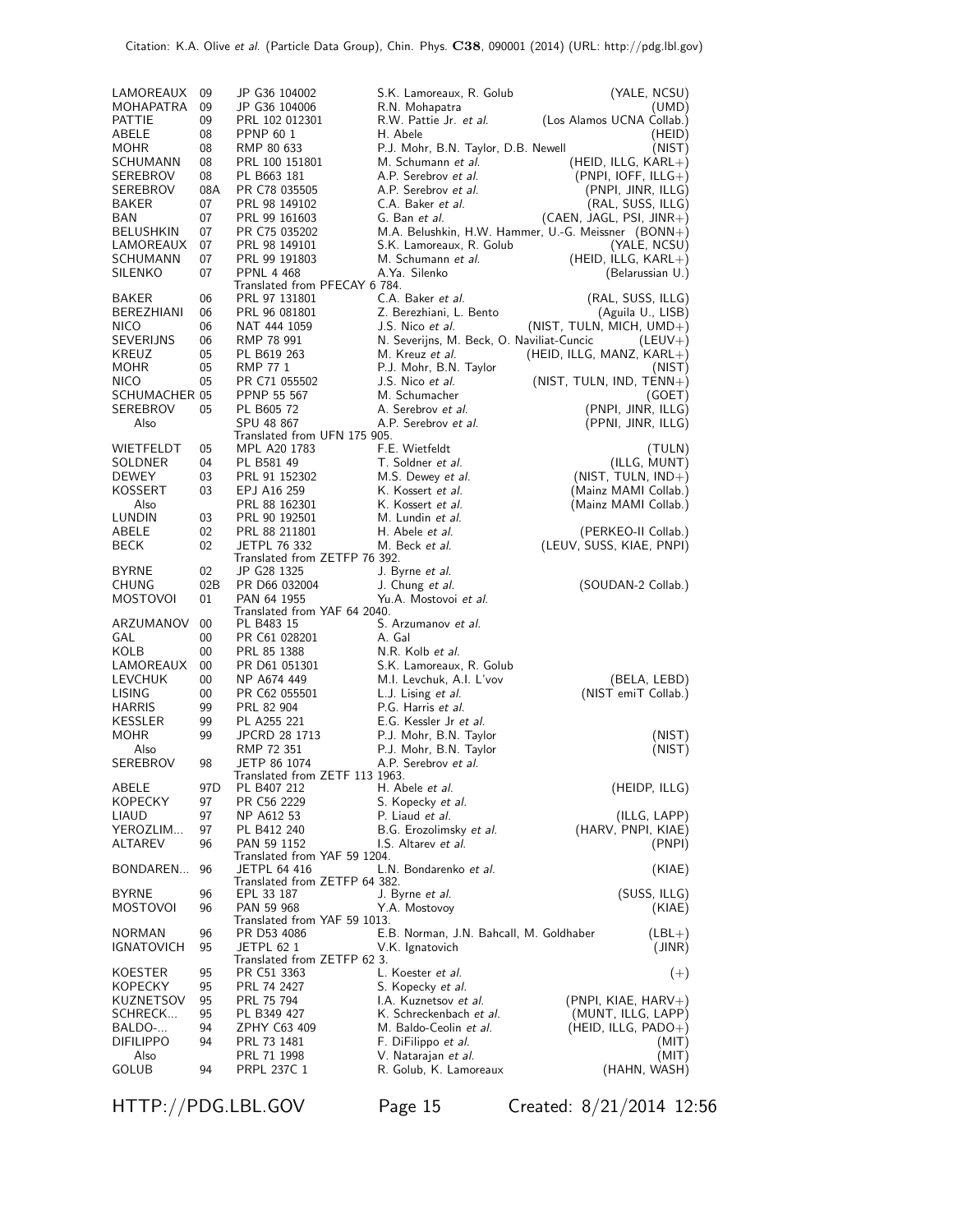| MAMPE                        | 93              | <b>JETPL 57 82</b>                           | B. Mampe <i>et al.</i>                              | (KIAE)                              |
|------------------------------|-----------------|----------------------------------------------|-----------------------------------------------------|-------------------------------------|
|                              |                 | Translated from ZETFP 57 77.                 |                                                     |                                     |
| ALTAREV                      | 92              | PL B276 242                                  | I.S. Altarev et al.                                 | (PNPI)                              |
| NESVIZHEV                    | 92              | JETP 75 405<br>Translated from ZETF 102 740. | V.V. Nesvizhevsky et al.                            | (PNPI, JINR)                        |
| ALBERICO                     | 91              | NP A523 488                                  | W.M. Alberico, A. de Pace, M. Pignone               | (TORI)                              |
| <b>DUBBERS</b>               | 91              | NP A527 239c                                 | D. Dubbers                                          | (ILLG)                              |
| Also                         |                 | EPL 11 195                                   | D. Dubbers, W. Mampe, J. Dohner                     | (ILLG, HEID)                        |
| EROZOLIM                     | 91              | PL B263 33                                   | B.G. Erozolimsky et al.                             | (PNPI, KIAE)                        |
| Also                         |                 | SJNP 52 999                                  | B.G. Erozolimsky et al.                             | (PNPI, KIAE)                        |
|                              |                 | Translated from YAF 52 1583.                 |                                                     |                                     |
| EROZOLIM                     | 91B             | SJNP 53 260                                  | B.G. Erozolimsky, Y.A. Mostovoy                     | (KIAE)                              |
|                              |                 | Translated from YAF 53 418.                  |                                                     |                                     |
| SCHMIEDM                     | 91              | PRL 66 1015                                  | J. Schmiedmayer et al.                              | (TUW, ORNL)                         |
| WOOLCOCK                     | 91              | MPL A6 2579                                  | W.S. Woolcock                                       | (CANB)                              |
| ALFIMENKOV                   | 90              | <b>JETPL 52 373</b>                          | V.P. Alfimenkov et al.                              | (PNPI, JINR)                        |
| BALDO-                       | 90              | Translated from ZETFP 52 984.<br>PL B236 95  | M. Baldo-Ceolin et al.                              | $(PADO, PAVI, HEIDP+)$              |
| BERGER                       | 90              | PL B240 237                                  | C. Berger et al.                                    | (FREJUS Collab.)                    |
| <b>BRESSI</b>                | 90              | NC 103A 731                                  | G. Bressi et al.                                    | (PAVI, ROMA, MILA)                  |
| <b>BYRNE</b>                 | 90              | PRL 65 289                                   | J. Byrne <i>et al.</i>                              | (SUSS, NBS, SCOT, CBNM)             |
| GREEN                        | 90              | JP G16 L75                                   | K. Green, D. Thompson                               | (RAL)                               |
| RAMSEY                       | 90              | <b>ARNPS 40 1</b>                            | N.F. Ramsey                                         | (HARV)                              |
| ROSE                         | 90              | PL B234 460                                  | K.W. Rose et al.                                    | (GOET, MPCM, MANZ)                  |
| ROSE                         | 90 <sub>B</sub> | NP A514 621                                  | K.W. Rose et al.                                    | (GOET, MPCM)                        |
| SMITH                        | 90              | PL B234 191                                  | K.F. Smith et al.                                   | (SUSS, RAL, HARV+)                  |
| <b>BRESSI</b>                | 89              | ZPHY C43 175                                 | G. Bressi et al.                                    | (INFN, MILA, PAVI, ROMA)            |
| <b>DOVER</b>                 | 89              | NIM A284 13                                  | C.B. Dover, A. Gal, J.M. Richard                    | $(BNL, HEBR+)$                      |
| KOSSAKOW                     | 89              | NP A503 473                                  | R. Kossakowski et al.                               | $(LAPP, SAVO, ISNG+)$               |
| MAMPE                        | 89              | PRL 63 593                                   | W. Mampe et al.                                     | (ILLG, RISL, SUSS, URI)             |
| MOHAPATRA                    | 89              | NIM A284 1                                   | R.N. Mohapatra                                      | (UMD)                               |
| PAUL                         | 89              | <b>ZPHY C45 25</b>                           | W. Paul et al.                                      | (BONN, WUPP, MPIH, ILLG)            |
| SCHMIEDM                     | 89              | NIM A284 137                                 | J. Schmiedmayer, H. Rauch, P. Riehs                 | (WIEN)                              |
| BAUMANN                      | 88              | PR D37 3107                                  | J. Baumann <i>et al.</i>                            | (BAYR, MUNI, ILLG)                  |
| KOESTER                      | 88              | ZPHY A329 229                                | L. Koester, W. Waschkowski, J. Meier                | (MUNI, MUNT)                        |
|                              |                 |                                              |                                                     |                                     |
| LAST                         | 88              | PRL 60 995                                   | I. Last et al.                                      | (HEIDP, ILLG, ANL)                  |
| SCHMIEDM                     | 88              | PRL 61 1065                                  | J. Schmiedmayer, H. Rauch, P. Riehs                 | (TUW)                               |
| Also                         |                 | PRL 61 2509 (erratum)                        | J. Schmiedmayer, H. Rauch, P. Riehs                 | (TUW)                               |
| <b>SPIVAK</b>                | 88              | JETP 67 1735                                 | P.E. Spivak                                         | (KIAE)                              |
|                              | 87              | Translated from ZETF 94 1.                   |                                                     |                                     |
| <b>COHEN</b><br>ALEKSANDR 86 |                 | RMP 59 1121<br>SJNP 44 900                   | E.R. Cohen, B.N. Taylor<br>Yu.A. Aleksandrov et al. | (RISC, NBS)                         |
|                              |                 | Translated from YAF 44 1384.                 |                                                     |                                     |
| ALTAREV                      | 86              | <b>JETPL 44 460</b>                          | I.S. Altarev et al.                                 | (PNPI)                              |
|                              |                 | Translated from ZETFP 44 360.                |                                                     |                                     |
| BOPP                         | 86              | PRL 56 919                                   | P. Bopp et al.                                      | (HEIDP, ANL, ILLG)                  |
| Also                         |                 | ZPHY C37 179                                 | E. Klempt et al.                                    | (HEIDP, ANL, ILLG)                  |
| CRESTI                       | 86              | PL B177 206                                  | M. Cresti et al.                                    | (PADO)                              |
| Also<br>GREENE               | 86              | PL B200 587 (erratum)<br>PRL 56 819          | M. Cresti et al.<br>G.L. Greene et al.              | (PADO)<br>(NBS, ILLG)               |
| KOESTER                      | 86              |                                              | L. Koester <i>et al.</i>                            |                                     |
| KOSVINTSEV                   | 86              | Physica B137 282<br><b>JETPL 44 571</b>      | Y.Y. Kosvintsev, V.I. Morozov, G.I. Terekhov        | (KIAE)                              |
|                              |                 | Translated from ZETFP 44 444.                |                                                     |                                     |
| TAKITA                       | 86              | PR D34 902                                   | M. Takita et al.                                    | $(KEK, TOKY+)$                      |
| DOVER                        | 85              | PR C31 1423                                  | C.B. Dover, A. Gal, J.M. Richard                    | (BNL)                               |
| FIDECARO                     | 85              | PL 156B 122                                  | G. Fidecaro et al.                                  | $(CERN, ILLG, PADO+)$               |
| PARK                         | 85B             | NP B252 261                                  | H.S. Park et al.                                    | (IMB Collab.)                       |
| <b>BATTISTONI</b>            | 84              | PL 133B 454                                  | G. Battistoni et al.                                | (NUSEX Collab.)                     |
| JONES<br>PENDLEBURY 84       | 84              | PRL 52 720                                   | T.W. Jones et al.                                   | (IMB Collab.)                       |
| CHERRY                       | 83              | PL 136B 327<br>PRL 50 1354                   | J.M. Pendlebury et al.<br>M.L. Cherry et al.        | $(SUSS, HARV, RAL+)$<br>(PENN, BNL) |
| <b>DOVER</b>                 | 83              | PR D27 1090                                  | C.B. Dover, A. Gal, J.M. Richard                    | (BNL)                               |
| KABIR                        | 83              | PRL 51 231                                   | P.K. Kabir                                          | (HARV)                              |
| MOSTOVOY                     | 83              | JETPL 37 196                                 | Y.A. Mostovoy                                       | (KIAE)                              |
|                              |                 | Translated from ZETFP 37 162.                |                                                     |                                     |
| ROY.                         | 83              | PR D28 1770                                  | A. Roy <i>et al.</i>                                | (TATA)                              |
| VAIDYA                       | 83              | PR D27 486                                   | S.C. Vaidya <i>et al.</i>                           | (TATA)                              |
| GAEHLER                      | 82              | PR D25 2887                                  | R. Gahler, J. Kalus, W. Mampe                       | (BAYR, ILLG)                        |
| GREENE<br>ALTAREV            | 82<br>81        | Metrologia 18 93<br>PL 102B 13               | G.L. Greene et al.<br>I.S. Altarev et al.           | (YALE, HARV, ILLG $+$ )<br>(PNPI)   |
| BARABANOV                    | 80              | JETPL 32 359                                 | I.R. Barabanov et al.                               | (PNPI)                              |